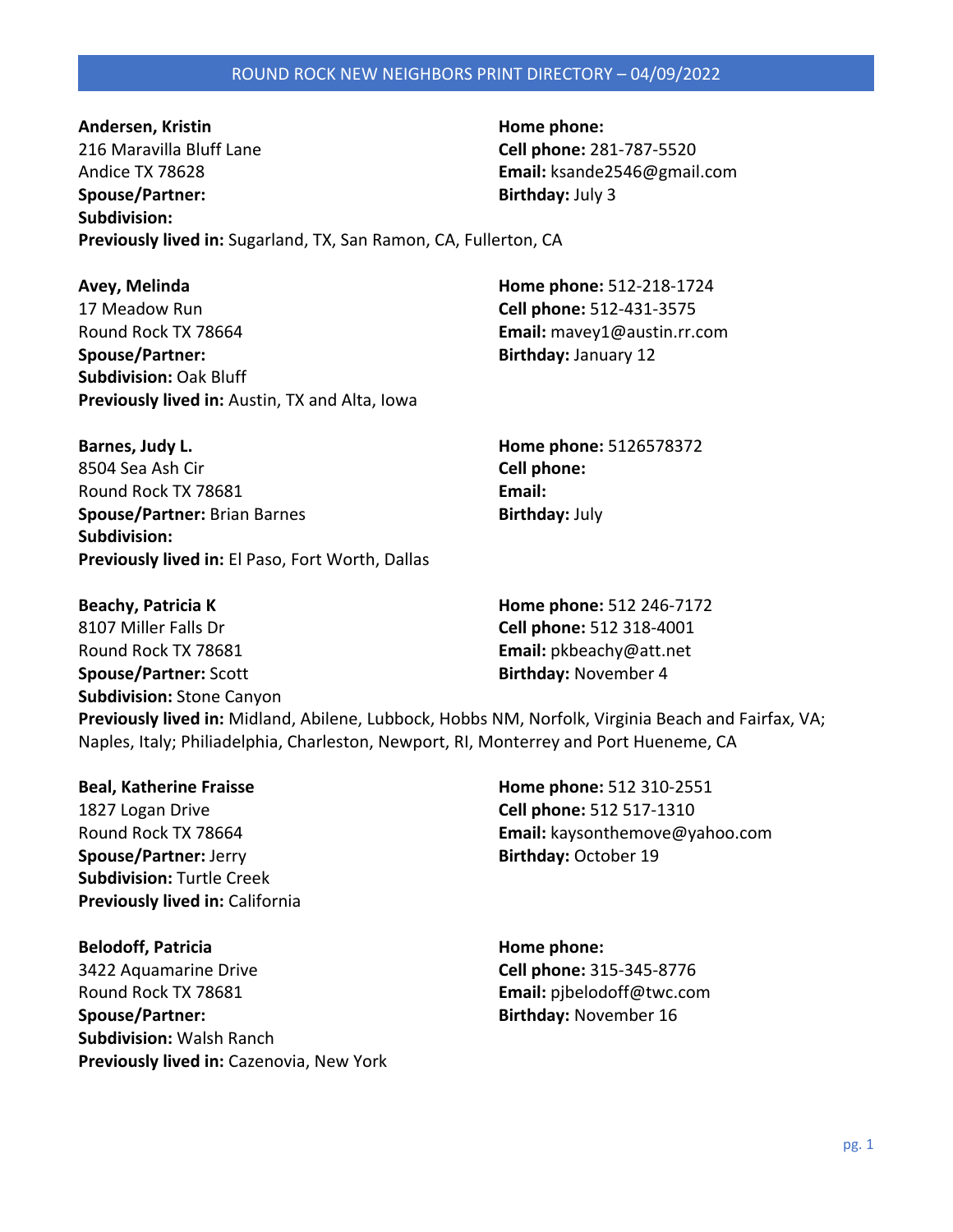**Bousquet, Trini Home phone: Home phone: Home phone: Home phone: Home phone: Home phone: Home phone: Home phone: Home phone: Home phone: Home phone: Home phone: Home phone: Home phone: Home ph** 204 Hale Irwin dr **Cell phone:** 5126276328 Round Rock TX 78664 **Email: Spouse/Partner:** Birthday: April 26 **Subdivision:** Forest Creek **Previously lived in:** 

**Bradford, Mary Home phone: Home phone: Home phone: Home phone: Home phone: Home phone: Home phone: Home phone: Home phone: Home phone: Home phone: Home phone: Home phone: Home phone: Home pho** 3313 Taylor Falls Drive **Cell phone:** 512-636-8742 Pflugerville TX 78660 **Email:** merblyn@gmail.com **Spouse/Partner:** Spouse/Partner: September 10 **Subdivision:** Villages of Hidden Lake **Previously lived in:** Chapel Hill, NC

8510 Columbia Falls Drive **Cell phone:** 512-913-4441 Round Rock TX 78681 **Email:** jamabro1956@gmail.com **Spouse/Partner:** Jim **Birthday:** December 23 **Subdivision:** Fern Bluff **Previously lived in:** Beaumont, TX

**Byrns, Sheresa Home phone:** 650 773-4365 2941 Diego Drive **Cell phone:** 650 773-4365 Round Rock TX 78665 **Email:** sjbyrns1@gmail.com **Spouse/Partner:** Mark **Birthday: February 22 Subdivision:** Paloma Lake **Previously lived in:** San Mateo, CA, Fairfax, VA

**Caballero, Kris Home phone:** 512-579-0381 2824 Collingwood Dr **Cell phone:** 512-619-9191 Round Rock TX 78665 **Email: Spouse/Partner: Birthday:** October 23 **Subdivision:** Lake Forest **Previously lived in:** Schertz, San Antonio, San Angelo TX, Corvallis, LaGrande, Cove OR

**Cable, Jane Home phone:** 512 973-9444 8720 White Ibis Drive **Cell phone:**  Austin TX 78729 **Email:** janecable@icloud.com **Spouse/Partner: Birthday:** December 27 **Subdivision:** Parmer Village **Previously lived in:** Honolulu, HI and Chicago, IL

**Breaux, Mary Anne Home phone:** 512-244-6476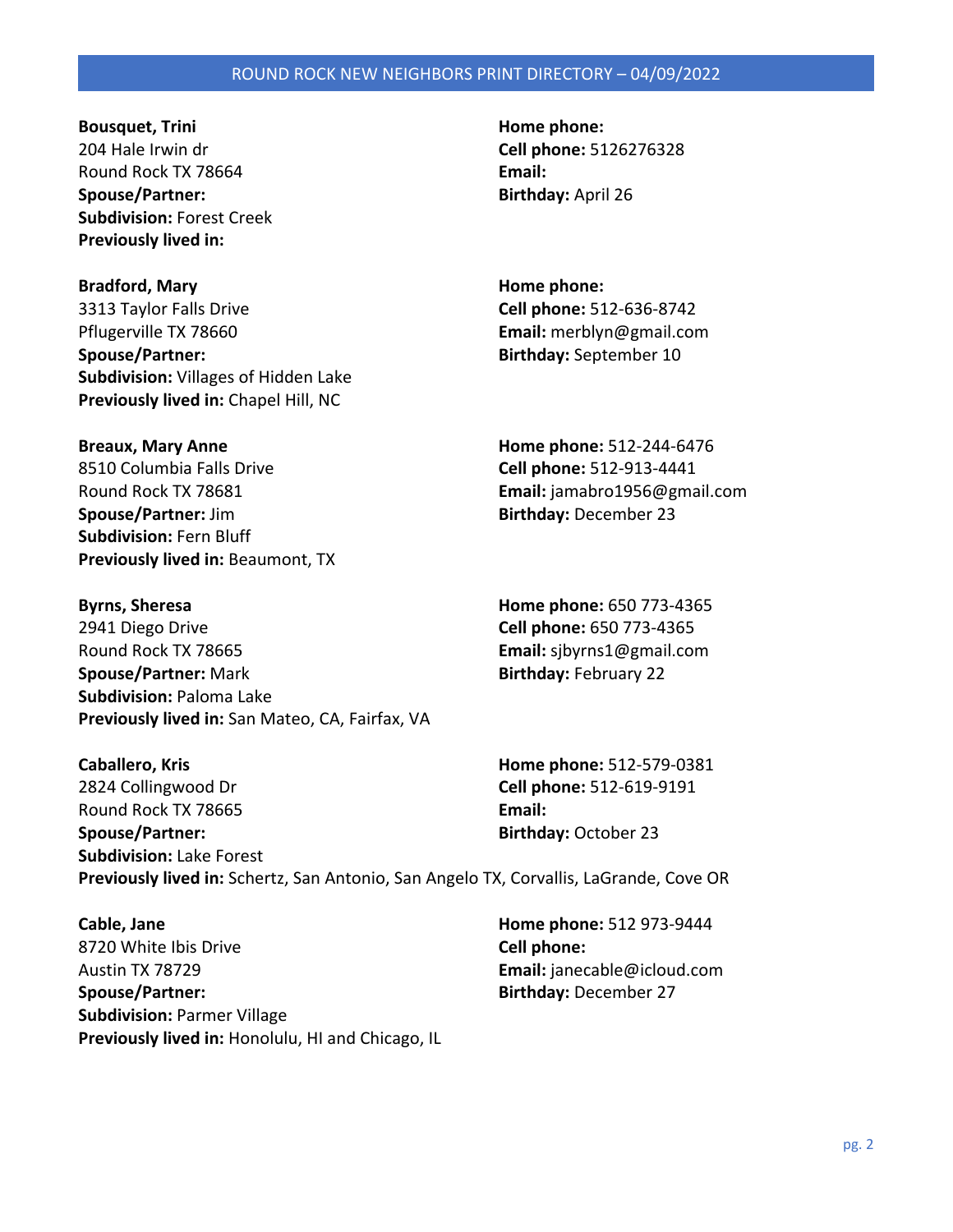pg. 3

**Casey, Judy Home phone:** 512 284-8031 1500 Lawnmont Dr #407 **Cell phone:**  Round Rock TX 78664 **Email:** judycasey083@gmail.com **Spouse/Partner: Birthday:** January 5 **Subdivision: Previously lived in:** helotes, houston

**Cellura, Maureen Home phone: Home phone:** 4016 Harvey Penick **Cell phone:** 210-488-3899 Round Rock TX 78664 **Email:** mkcellura@gmail.com **Spouse/Partner: Birthday:** November 16 **Subdivision:** Forest Creek **Previously lived in:** Milford, MA, Rochester, NY, San Antonio, TX

**Chicco, Joanne Home phone: Home phone: Home phone: Home phone: Home phone: Home phone: Home phone: Home phone: Home phone: Home phone: Home phone: Home phone: Home phone: Home phone: Home pho** 5042 Cleves Street **Cell phone:** 484-995-1145 Round Rock TX 78681 **Email:** joannechicco@gmail.com **Spouse/Partner: Birthday:** June 27 **Subdivision:** Cat Hollow **Previously lived in:** Chesterbrook, Valley Forge, PA, Norristown, PA, Pittsburgh PA Baltimore, MD, Smyrna GA

**Clark, Dorothy (Dot) Home phone: Home phone:** 700 Louis Henna Blvd, Apt. 812 **Cell phone:** 737-529-4000 Round Rock TX 78664 **Email:** grancl@att.net

**Spouse/Partner:** Birthday: August 24 **Subdivision: Previously lived in:** Montana, Washington, Florida, Mississippi, California, Arkansas

3016 Sumac Court **Cell phone:**  Round Rock TX 78681 **Email: Spouse/Partner:** Birthday: June 15 **Subdivision:** Behrens Ranch **Previously lived in:** Texas

**Colinsky, Jan Home phone:** 512 310-8061 17008 Ennis Trail **Cell phone:** 737 600-2545 Austin TX 78717 **Email:** jancolinsky@gmail.com **Spouse/Partner:** Ed Colinsky **Birthday:** October 8 **Subdivision:** Waters Edge **Previously lived in:** Fountain Valley CA

**Clements, Karen Home phone:** 2818518061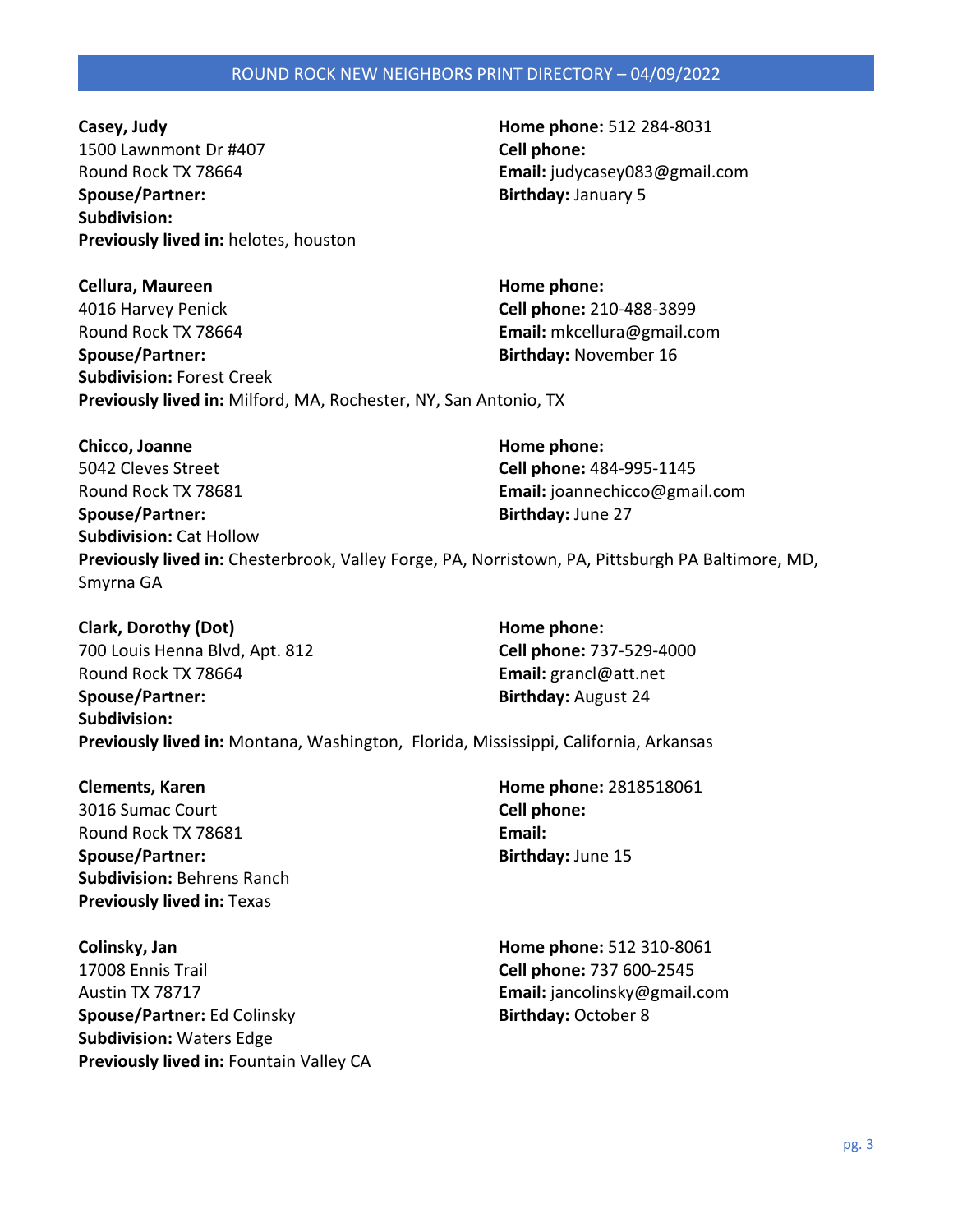**Subdivision:** Oak Bluff **Previously lived in:** 

**Cox, Carolyn Home phone:** 650-922-1938 5213 Lusso Trail **Cell phone:**  Georgetown TX 78626 **Email: Email: Spouse/Partner:** Birthday: April 14 **Subdivision:** Vizcaya **Previously lived in: Pacifica Ca** 

**Cymerman, Helen Home phone:** 512-580-1566 150 Klattenhoff Lane, Apt. 3101 **Cell phone:**  Hutto TX 78634 **Email: Spouse/Partner: Birthday:** December 16 **Subdivision:** Star Ranch **Previously lived in:** Buffalo, NY

**Cook, Linda Home phone:** 512-255-3269 3 Oakmoore **Cell phone:** 512-585-0079 Round Rock TX 78664 **Email:** ladygto68@aol.com **Spouse/Partner:** David **Birthday:** September 13

**Dahl, Jana Home phone:** 512 417-7022 645 W 31st 1/2 St. **Cell phone:** 512-417-7022 Austin TX 78705 **Email:** janadahl@gmail.com **Spouse/Partner: Birthday:** February 12 **Subdivision:** Austin Kings Row **Previously lived in:** Oak Bluff Estates, Preserve at Dyer Creek, San Diego, CA

**Davenport, Dee Home phone:** 512-517-3921 2312 Raintree Path **Cell phone:** 512-517-3921 Round Rock TX 78664 **Email:** deedavenport@hotmail.com **Spouse/Partner:** Harlan Davenport **Birthday:** November 7 **Subdivision:** South Creek **Previously lived in:** Clearfield, IA, Las Vegas, NV, Marshalltown, IA

**Davis, Susan Home phone: Home phone: Home phone: Home phone: Home phone: Home phone: Home phone: Home phone: Home phone: Home phone: Home phone: Home phone: Home phone: Home phone: Home phone** 255 C.R. 139 **Cell phone:** 512-635-3739 **Spouse/Partner:** Spouse/Partner: **Birthday:** November 1 **Subdivision: Previously lived in: Pittsburgh, PA** 

Hutto TX 78634 **Email:** susanandbland@gmail.com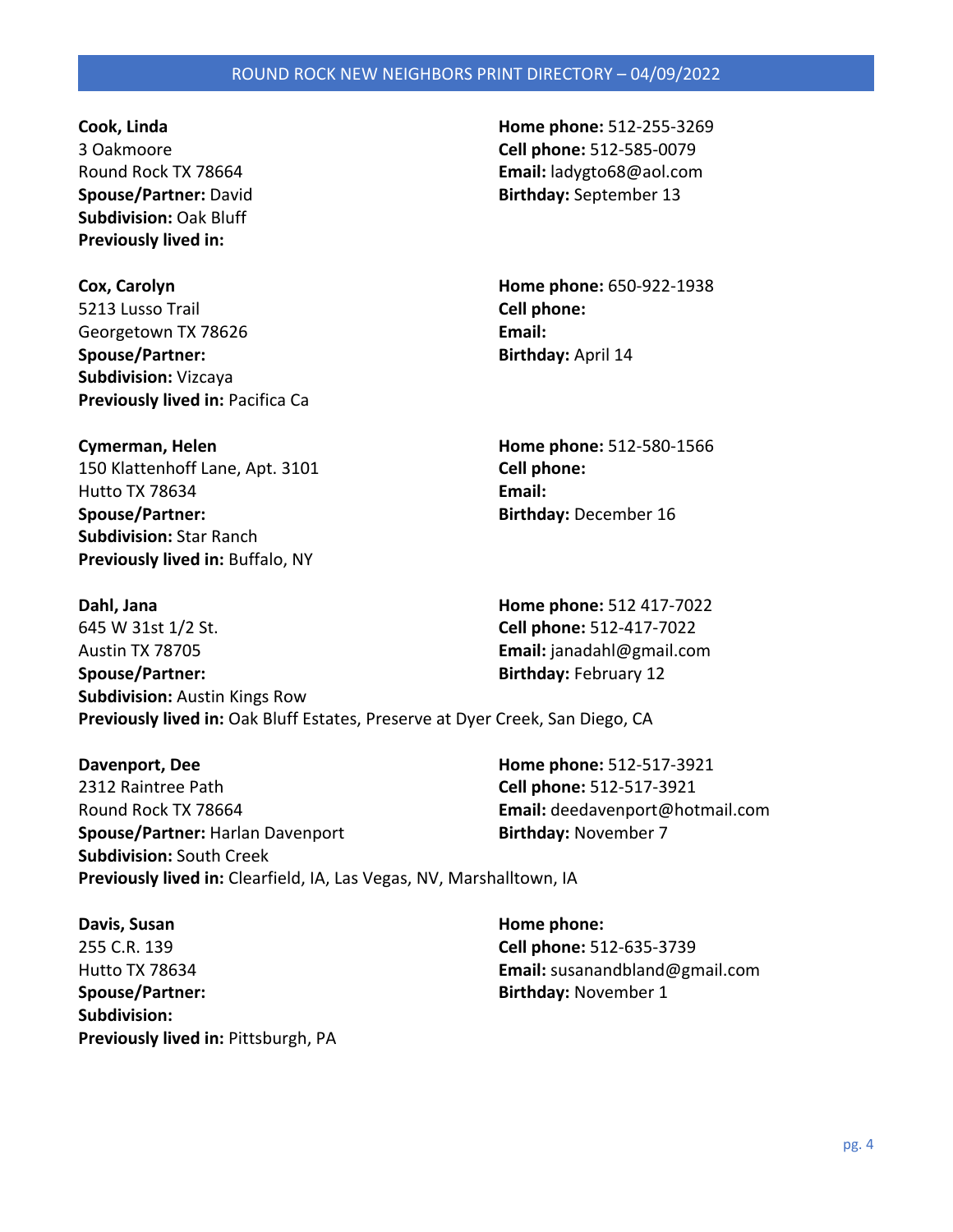**Deal, Patsy Home phone: Home phone: Home phone: Home phone: Home phone: Home phone: Home phone: Home phone: Home phone: Home phone: Home phone: Home phone: Home phone: Home phone: Home phone:** 1661 C R 313 # 1413 **Cell phone:** 903 821-0039 Jarrell TX 76537 **Email:** patsydeal@yahoo.com **Spouse/Partner:** Walker (buddy) Deal **Birthday:** December 13 **Subdivision: Previously lived in:** Whitesboro texas, Irving Texas, Waco Texas

**Delgado, Marcy Home phone: Home phone: Home phone: Home phone: Home phone: Home phone: Home phone: Home phone: Home phone: Home phone: Home phone: Home phone: Home phone: Home phone: Home pho** 1916 Kempwood Loop **Cell phone:** 480-209-6264 Round Rock TX 78665 **Email:** marcya.delgado@gmail.com **Spouse/Partner:** Birthday: October 1 **Subdivision:** Teravista **Previously lived in:** New Mexico & Arizona

**Delman, Janis Home phone:** 512-716-1111 7 Ridge Run **Cell phone:** 512-934-2566 Round Rock TX 78664 **Email:** janisdelman@aol.com **Spouse/Partner:** and **Birthday:** November 27 **Subdivision:** Oak Bluff **Previously lived in:** San Francisco, CA

**Dennett, Lois Home phone:** 12067136357 1965 Kempwood Loop **Cell phone:** 206-713-6357 Round Rock TX 78665 **Email:** Loisdennett@gmail.com **Spouse/Partner: Birthday:** March 3 **Subdivision:** Teravista **Previously lived in:** Alaska, Ohio, Washington

**Desselle, Camille Home phone:** 512-238-8473 7 Misty Woods **Cell phone:** 512-743-3828 Round Rock TX 78664 **Email:** cdesselle@att.net **Spouse/Partner:** Spouse/Partner: **Birthday:** February 16 **Subdivision: Previously lived in:** Louisiana

**DeVoe, Wendy Home phone:** 6615996467 1321 East Logan Street **Cell phone:** 661-599-6467 Round Rock TX 78664 **Email:** cntrybmpkn1@gmail.com **Spouse/Partner:** Daniel DeVoe **Birthday:** August 16 **Subdivision:** Greenslopes at Lake Creek **Previously lived in:** Texas, California and Michigan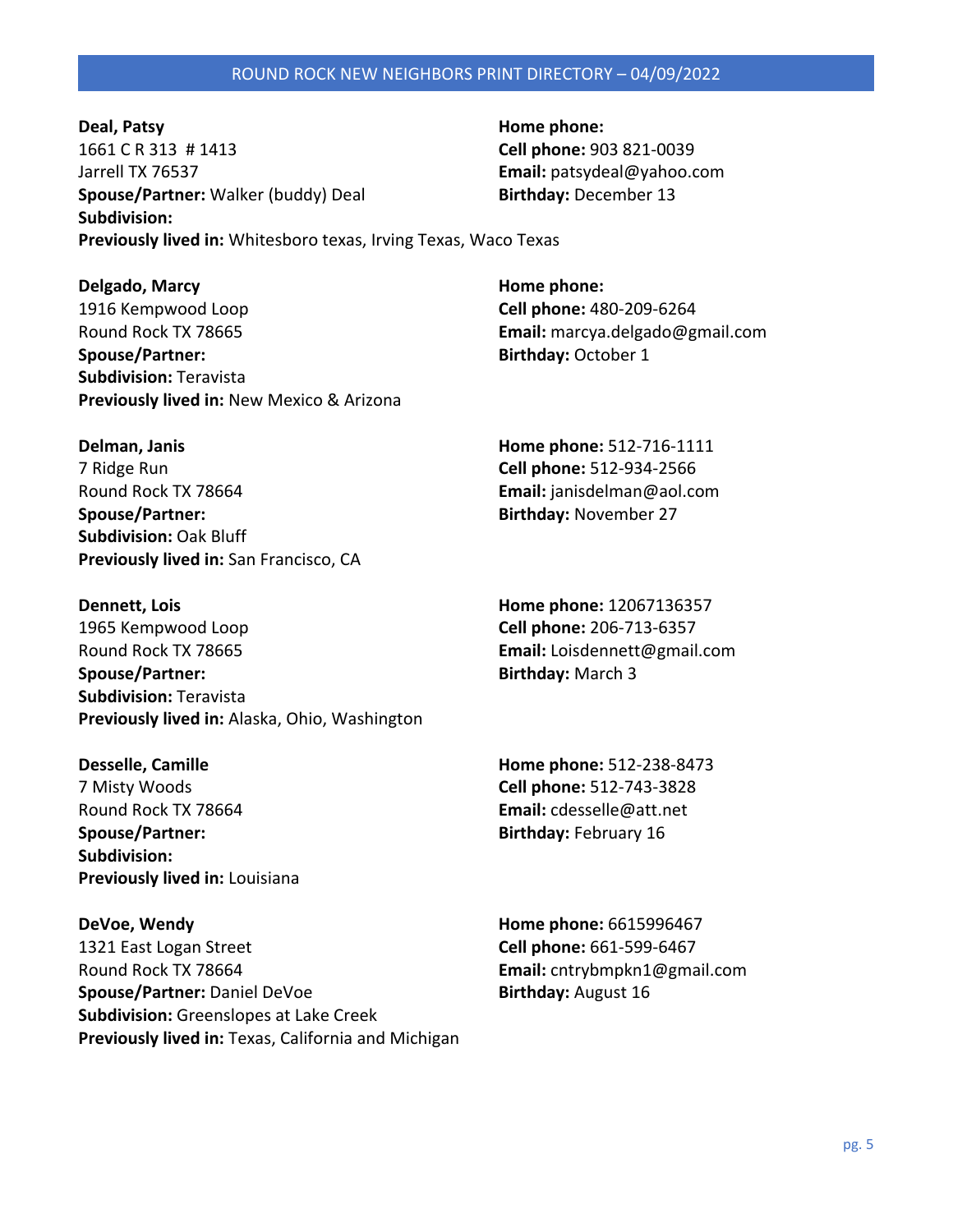**Dillard, Teresa Home phone: Home phone: Home phone: Home phone: Home phone: Home phone: Home phone: Home phone: Home phone: Home phone: Home phone: Home phone: Home phone: Home phone: Home ph** 2508 Chowan Way **Cell phone:** 512-826-4410 Round Rock TX 78681 **Email:** tsdill@sbcglobal.net **Spouse/Partner: Birthday:** May 25 **Subdivision:** Cimarron (RR West) **Previously lived in:** Dallas, Austin, Galveston

**Spouse/Partner:** Birthday: July 22 **Subdivision: Previously lived in:** 

**Dossett, Judith Home phone: Home phone:** 3341 Bianco Terrace **Cell phone:** 843-224-4781 Round Rock TX 78665 **Email:** tjdossett@att.net **Spouse/Partner:** Birthday: June 1 **Subdivision:** Vizcaya Heritage **Previously lived in:** SC, NJ, KS, TN

**Drake, Alice Home phone:** 512-341-8879 1009 Leah Lane **Cell phone:** 512-955-2766 Round Rock TX 78665 **Email:** ADrakeinRR@yahoo.com **Spouse/Partner:** Birthday: March 16 **Subdivision:** Rolling Ridge **Previously lived in:** Beaumont, Texas

614 Wagon Wheel Drive **Cell phone:** 512-585-2693 Round Rock TX 78681 **Email:** pcdreher@msn.com **Spouse/Partner:** Birthday: April 28 **Subdivision:** Chisholm Valley **Previously lived in:** Austin

**Dudzinski, Pegg Home phone:** 713 298-9650 2945 Clinton Place **Cell phone:** 713 298-9650 Round Rock TX 78665 **Email:** quicklawn@hotmail.com **Spouse/Partner: Birthday:** October 23 **Subdivision:** Estates of Settlers Park **Previously lived in:** sugar land, tx houston, tx, chicago, il, grand haven, mi columbiana, oh

**Dolan, Terry Home phone:** 512-240-4296 1156 River Vista Rd **Cell phone:** 512-461-1938 Georgetown TX 78628 **Email:** t.dolan@utexas.edu

**Dreher, Peggy Home phone:** 512-255-2934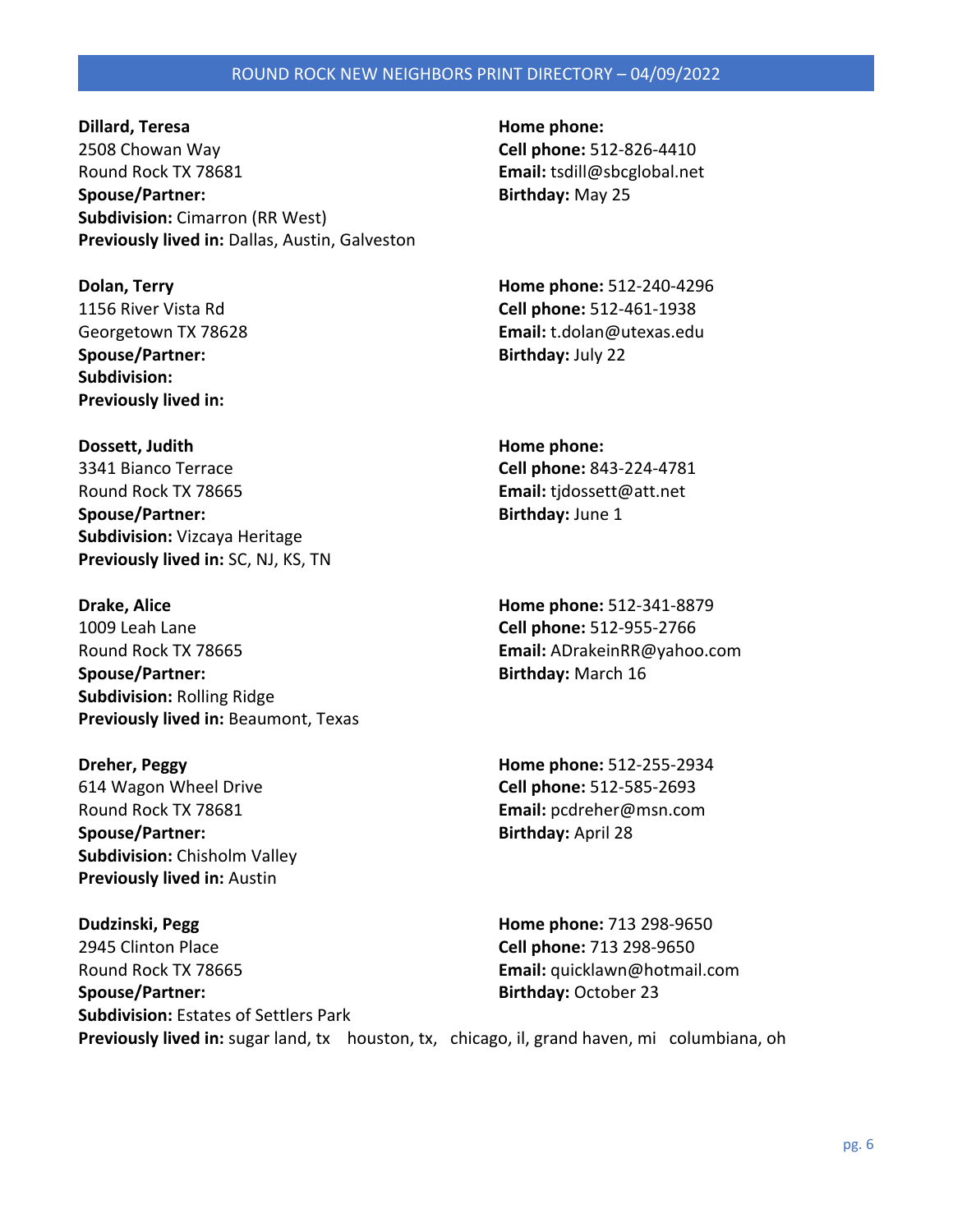**Dykstra, Leslie Home phone:** 8582088020 331 Cypress Springs Way **Cell phone:** 858-208-8020 Georgetown TX 78633 **Email:** ladykstra16@gmail.com **Spouse/Partner: Birthday:** December 31 **Subdivision: Previously lived in:** San Diego, CA, Nashua, NH

**Eckert, Jeanette Home phone: Home phone:** 2825 Garnet Ridge Dr **Cell phone:** 225 205-0950 Leander TX 78641 **Email:** jeckert249@yahoo.com **Spouse/Partner: Birthday:** September 29 **Subdivision:** Highlands at Crystal Falls **Previously lived in:** Baton Rouge, LA

**Edwards, Dian Home phone: Home phone: Home phone: Home phone: Home phone: Home phone: Home phone: Home phone: Home phone: Home phone: Home phone: Home phone: Home phone: Home phone: Home phon** 1216 Rio Frio Lane **Cell phone:** 402-340-6166 Georgetown TX 78626 **Email:** therapuzzles@gmail.com **Spouse/Partner:** Birthday: July 25 **Subdivision:** Riverhill **Previously lived in:** Round Rock, Texas; Inman, Nebraska; and,, Austin, Texas

**Elbers, Judy Home phone: Home phone: Home phone: Home phone: Home phone: Home phone: Home phone: Home phone: Home phone: Home phone: Home phone: Home phone: Home phone: Home phone: Home phone** 4511 Cervinia Dr **Cell phone:** 512 297-8562 **Spouse/Partner:** Mel Elbers **Birthday:** May 5 **Subdivision:** Teravista **Previously lived in:** 

**Emken, Florence Home phone: Home phone: Home phone: Home phone: Home phone: Home phone: Home phone: Home phone: Home phone: Home phone: Home phone: Home phone: Home phone: Home phone: Home ph Spouse/Partner:** and **Birthday:** November 13 **Subdivision:** Cushing Park **Previously lived in:** 

**Eppinger, Kirsten Home phone: Home phone: Home phone: Home phone: Home phone: Home phone: Home phone: Home phone: Home phone: Home phone: Home phone: Home phone: Home phone: Home phone: Home** 308 Wolf Creek Way **Cell phone:** 361 550-9302 Round Rock TX 78664 **Email:** Kiri355@hotmail.com **Spouse/Partner:** Bruce Eppinger **Birthday:** March 1 **Subdivision:** Silver Leaf **Previously lived in:** Victoria, TX

Round Rock TX 78665 **Email:** judyelbers@yahoo.com

1603 Cushing Park Drive **Cell phone:** 512-589-1604 Round Rock TX 78664 **Email:** emkenf@yahoo.com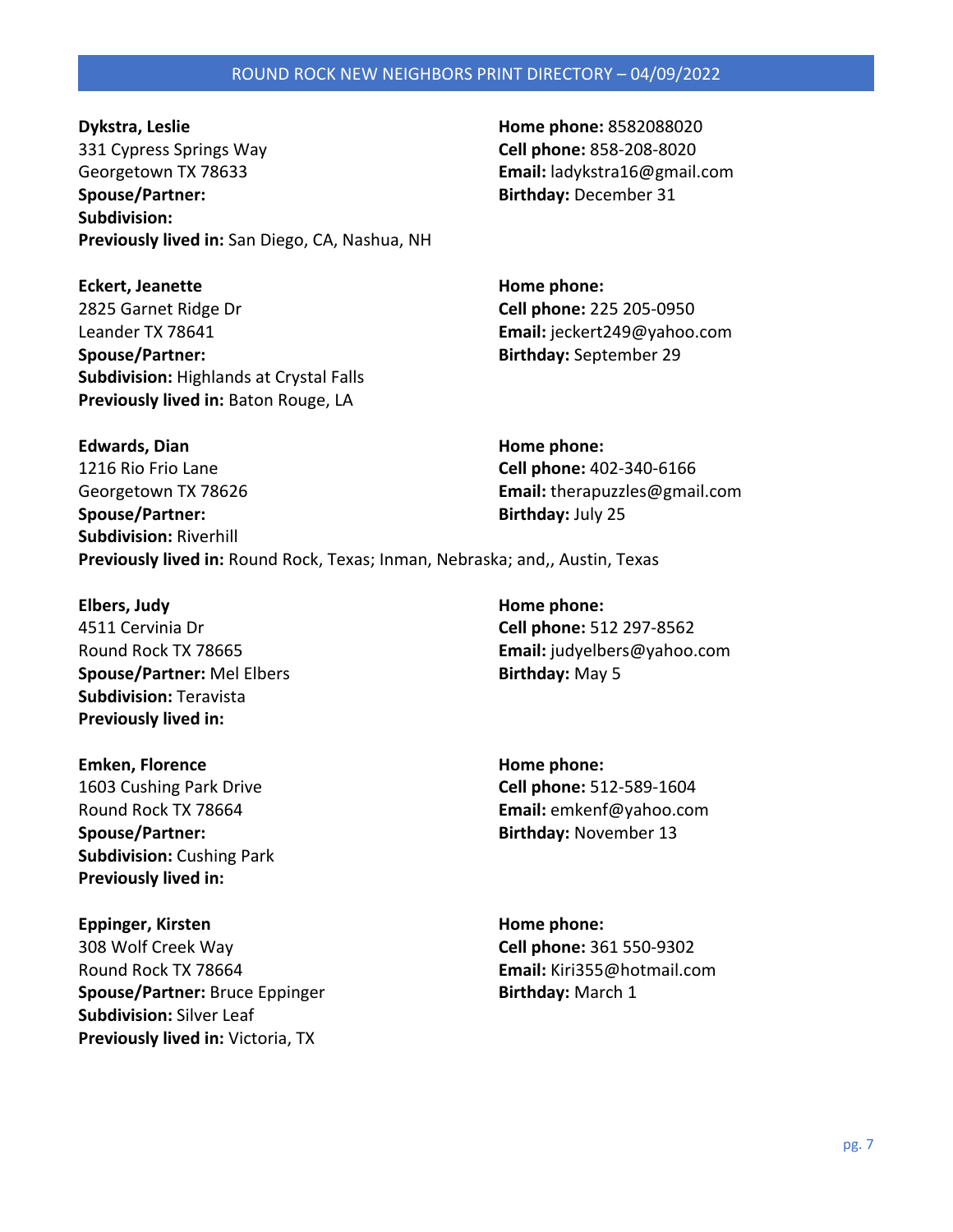**Escalante, Carole Home phone:** 512-373-8378 1711 Briarton Lane South **Cell phone:** 512-484-6060 Round Rock TX 78665 **Email:** goyagirl25@gmail.com **Spouse/Partner: Birthday:** January 25 **Subdivision:** Round Rock Ranch **Previously lived in:** CA

**Ewald, Diane Home phone: Home phone: Home phone: Home phone: Home phone: Home phone: Home phone: Home phone: Home phone: Home phone: Home phone: Home phone: Home phone: Home phone: Home phone** 8439 Fern Bluff Avenue **Cell phone:** 512-922-7276 **Spouse/Partner: Birthday:** January 30 **Subdivision:** Fern Bluff **Previously lived in:** South Bend, IN

**Feltman, Patricia Home phone: Home phone: Home phone: Home phone: Home phone: Home phone: Home phone: Home phone: Home phone: Home phone: Home phone: Home phone: Home phone: Home phone: Home** 3800 Bram Cove **Cell phone:** 630-212-6672 Round Rock TX 78681 **Email:** mpfeltman@gmail.com **Spouse/Partner:** James **Birthday:** March 4 **Subdivision:** Mayfield Ranch **Previously lived in:** Bartlett, Illinois, Pembina, ND

**Ferriera, Natalie <b>Home phone: Home phone: Home phone: Home phone: Home phone: Home phone: Home phone: Home phone: Home phone: Home phone: Home phone: Home phone: Home phone: Home phone: Home p** 766 BENT WOOD PL **Cell phone:** 5129253000 Round Rock TX 78665 **Email:** natalie\_ferriera@dell.com **Spouse/Partner:** Spouse/Partner: **Birthday:** February 11 **Subdivision: Previously lived in:** NYC & California

**Figuerido, Karla Home phone: Home phone: Home phone: Home phone: Home phone: Home phone: Home phone: Home phone: Home phone: Home phone: Home phone: Home phone: Home phone: Home phone: Home p** 1707 Woodvista Place **Cell phone:** 512-820-8057 Round Rock TX 78665 **Email:** karlafig@yahoo.com **Spouse/Partner:** Steve **Birthday:** May 5 **Subdivision: Previously lived in:** Northern California

**Fitzmaurice, Lydia Cox Home phone: Home phone:** 2904 Angelina Drive **Cell phone:** 512-592-8769 Round Rock TX 78665 **Email: Spouse/Partner:** John **Birthday:** August 11 **Subdivision:** Paloma Lake **Previously lived in:** U.K.

Round Rock TX 78681 **Email:** dianeewald1501@gmail.com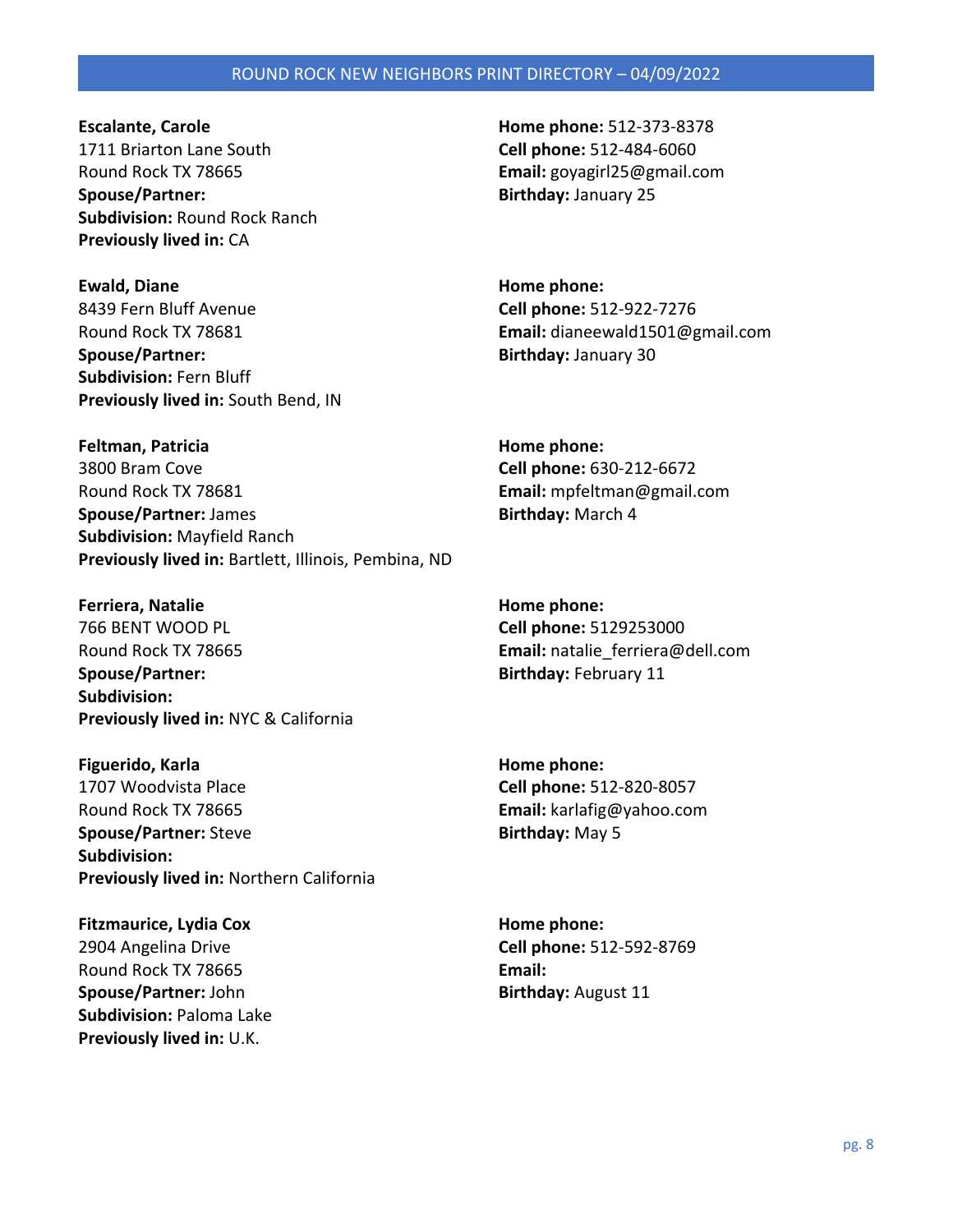**Foster, Myra Home phone:** 5126325556 1010 Ranier Cove **Cell phone:** 512-632-5556 Round Rock TX 78665 **Email:** tcm.foster@yahoo.com **Spouse/Partner:** Birthday: July 15 **Subdivision:** Villages of Chandler Creek **Previously lived in:** 

**Fuchs, Pam Home phone:** 512-379-9451 1704 White Oak Loop **Cell phone:** 512-379-9451 Round Rock TX 78681 **Email:** pamfuchs@hotmail.com **Spouse/Partner: Birthday:** September 20 **Subdivision:** The Woods **Previously lived in:** Pflugerville TX (hometown), Chicago IL, Boulder CO

**Spouse/Partner:** Spouse/Partner: Spouse/Partner: Birthday: February 3 **Subdivision:** Arbor Place **Previously lived in:** 

**Garcia, Amy Garcia, Amy Home phone: Home phone: Home phone: Home phone: Home phone: Home phone: Home phone: Home phone: Home phone: Home phone: Home phone: Home phone: Home phone: Home phone:** 520 Montalcino Ln **Cell phone:** 702 354-0630 **Spouse/Partner:** Dave Nelson **Birthday:** July 3 **Subdivision:** Rancho Sienna **Previously lived in:** Nevada, CA

**Gilchrist, Rhonda Home phone: Home phone: Home phone: Home phone: Home phone: Home phone: Home phone: Home phone: Home phone: Home phone: Home phone: Home phone: Home phone: Home phone: Home** 2017 South Ash Cove **Cell phone:** 5123633307 Hutto TX 78634 **Email: Spouse/Partner: Birthday:** July 25 **Subdivision:** EMORY Farms **Previously lived in:** 

**Gilkey, Mary Ann Home phone: Home phone: Home phone: Home phone: Home phone: Home phone: Home phone: Home phone: Home phone: Home phone: Home phone: Home phone: Home phone: Home phone: Home p** 2224 Falkirk Drive **Cell phone:** 4438808898 Round Rock TX 78681 **Email:** maegilkey@msn.com **Spouse/Partner:** Ted Gilkey **Birthday:** July 13 **Subdivision:** Wood Glen **Previously lived in:** Ocean City, Maryland , Syracuse, NY

**Galt, Anna Temple Home phone:** 512-341-2299 3001 Midwood Lane **Cell phone:** 512-497-8860 Round Rock TX 78681 **Email:** happythings@mac.com

Georgetown TX 78628 **Email:** amygarcianelson@gmail.com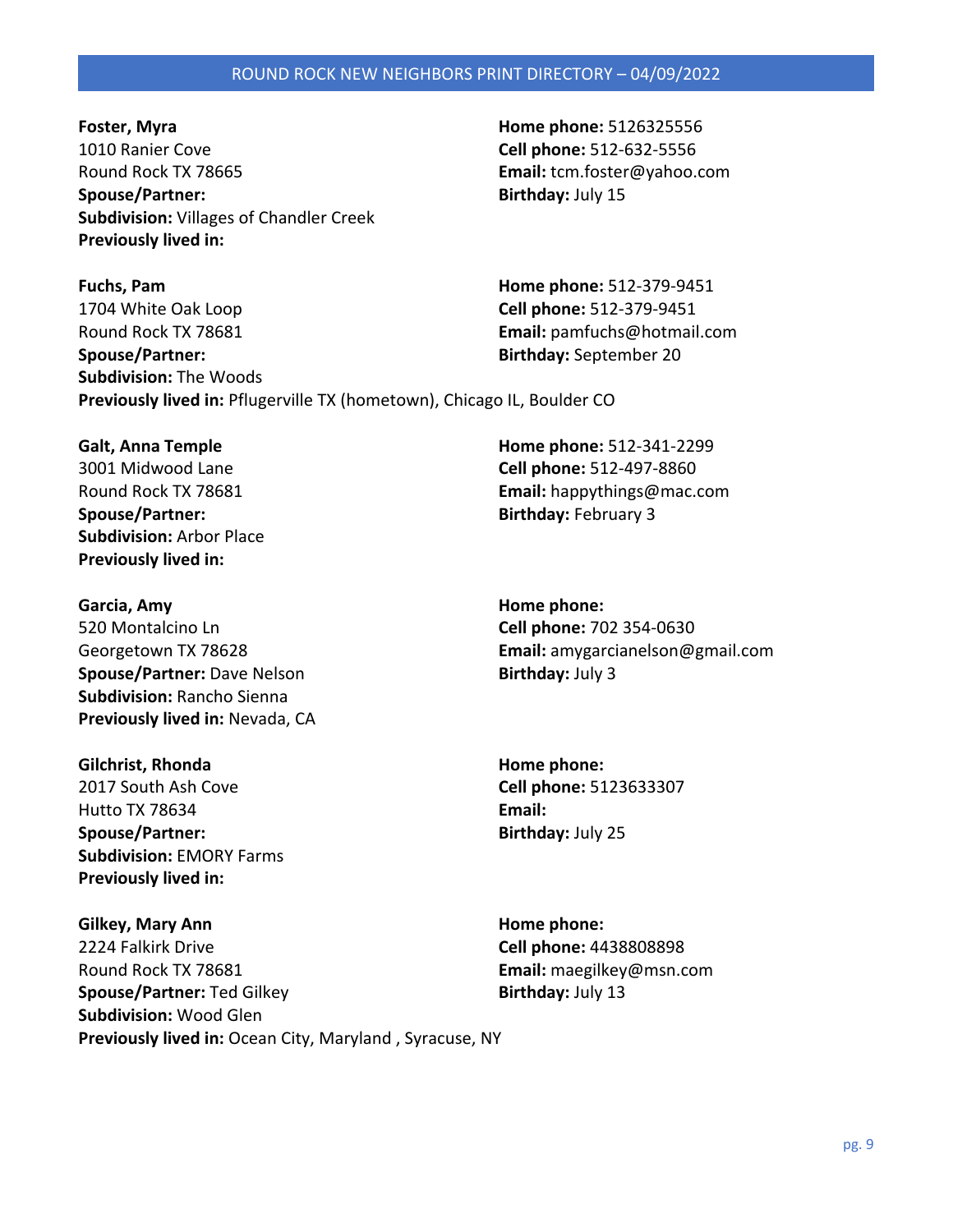220 Asher Blue Dr. **Cell phone:** 915 503-0471 Hutto TX 78634 **Email: Spouse/Partner:** Divorced **Birthday:** June 3 **Subdivision:** Star Ranch **Previously lived in:** El Paso

**Glass, Irene Home phone:**  4332 Teravista Club Dr, Unit 3 **Cell phone:** 361 944-8269 Round Rock TX 78665 **Email:** irenenaoum@yahoo.com **Spouse/Partner: Partner / Miland Chaubal <b>Birthday:** July 31 **Subdivision:** Teravista **Previously lived in:** 

**Gillett, Victoria Home phone:** 512 642-6935

**Glenn, Diana Home phone: Home phone: Home phone: Home phone: Home phone: Home phone: Home phone: Home phone: Home phone: Home phone: Home phone: Home phone: Home phone: Home phone: Home phone** 

253 Caddo Lake Drive **Cell phone:** 575-644-3794 Georgetown TX 78628 **Email:** dglennp@msn.com **Spouse/Partner: Birthday:** June 20 **Subdivision:** Parkside@Mayfield Ranch **Previously lived in:** El Paso, Tx, Las Cruces, NM, Lake Charles, La, Flat River, Mo., San Francisco, Ca.

**Guerrero, Delma Home phone: Home phone: Home phone: Home phone: Home phone: Home phone: Home phone: Home phone: Home phone: Home phone: Home phone: Home phone: Home phone: Home phone: Home ph** 5401 North Mays St, #1016 **Cell phone:** 210 913-3082 Georgetown TX 78626 **Email:** delmaguerrero@icloud.com **Spouse/Partner:** Edmund Guerrero **Birthday:** July 25 **Subdivision: Previously lived in:** Fair Oaks Ranch, Tx

**Hansen, Patty Home phone:**  14905 Banbridge Trail **Cell phone:** 605-380-1731 Austin TX 78717 **Email:** hansen57438@gmail.com **Spouse/Partner:** Larry L Steele **Birthday:** January 1 **Subdivision:** Avery Ranch **Previously lived in:** Faulkton, So. Dak

**Harbert, Claudia Home phone:** 512-238-0205 4 Forest Mesa **Cell phone:** 512-560-2282 Round Rock TX 78664 **Email:** ceharbert@gmail.com **Spouse/Partner: Birthday:** May 28 **Subdivision:** Oak Bluff Estates **Previously lived in:** New York, Florida, Alabama, West Texas, Houston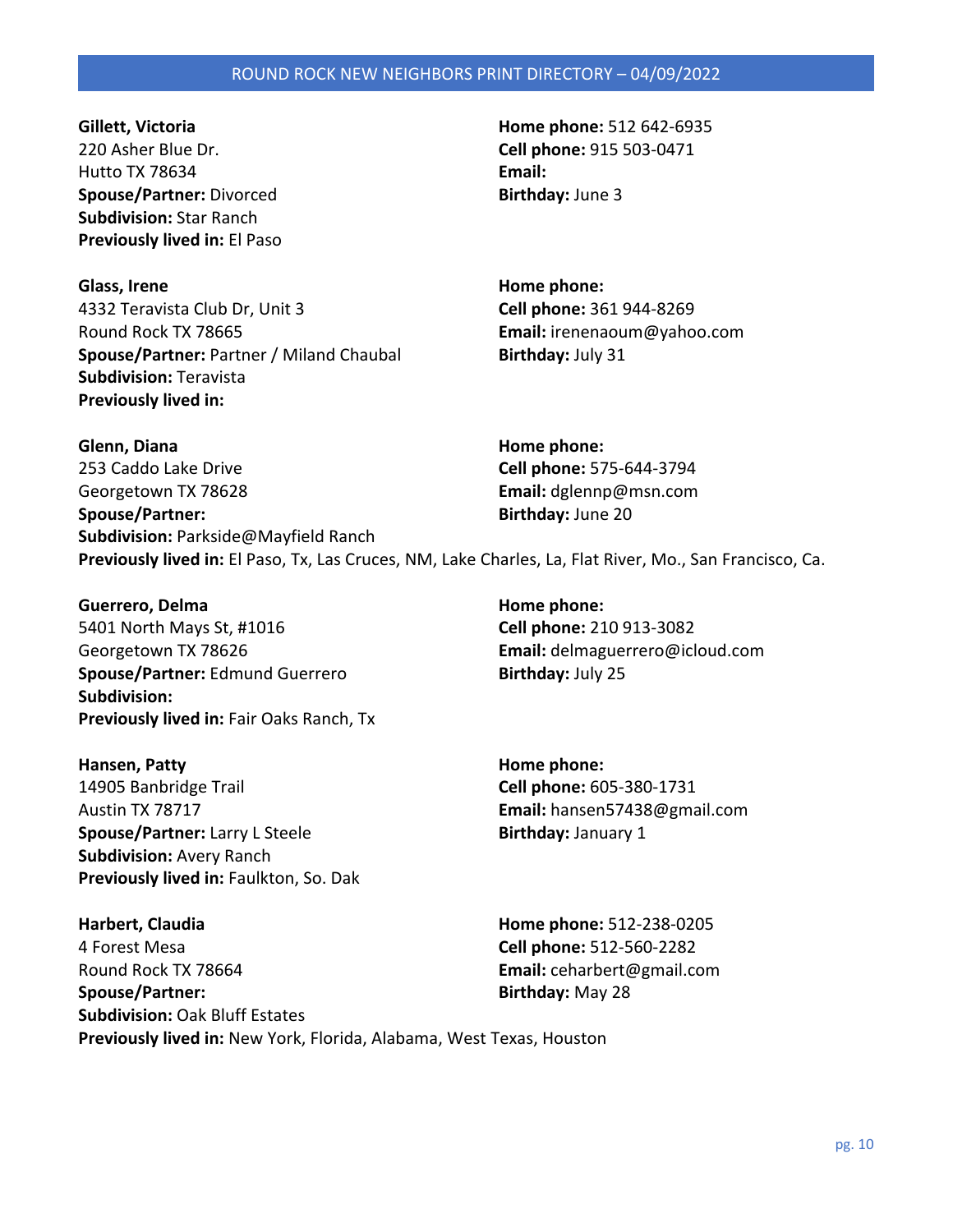8304 Caledonia Dr **Cell phone:** 512-217-2042 Austin TX 78717 **Email: Spouse/Partner:** Greg Harrison **Birthday:** January 11 **Subdivision:** Woods of Brushy Creek **Previously lived in:** 30 years in Austin

**Hawkins, Gayle Home phone:**  2406 W Messick Loop **Cell phone:** 512-940-3933 Round Rock TX 78681 **Email: Spouse/Partner: Birthday:** October 29 **Subdivision:** Cimarron **Previously lived in:** Wilmington, Delaware

764 Bent Wood Place **Cell phone:** 408 771-3788 Round Rock TX 78665 **Email:** lucky915@gmail.com **Spouse/Partner:** Birthday: July 30 **Subdivision: Previously lived in:** Fremont California

**Henline, Dianne Home phone:**  1001 Wallin Farms Cove **Cell phone:** 903-277-6620 **Spouse/Partner:** Birthday: August 21 **Subdivision:** Emory Farms **Previously lived in: Texarkana, TX** 

**Hickman, Patricia Home phone:** 614-499-2422 520 Pinnacle Drive **Cell phone:** 614-4992422 Georgetown TX 78626 **Email: Spouse/Partner:** Jim Hickman **Birthday:** October 23 **Subdivision:** Pinnacle **Previously lived in:** Worthington, Ohio

**Spouse/Partner: Birthday:** March 19 **Subdivision: Previously lived in:** 

**Harrison, Brenda Home phone:** 512-255-1188

**Heath, Maria Home phone:** 408 771-3788

Hutto TX 78634 **Email:** dianne.k.henline@gmail.com

**Holman, Marie Home phone:** 512-202-3207 17119 Valley Glen Road **Cell phone:** 512-497-5604 Pflugerville TX 78660 **Email:** marie.holman@gmail.com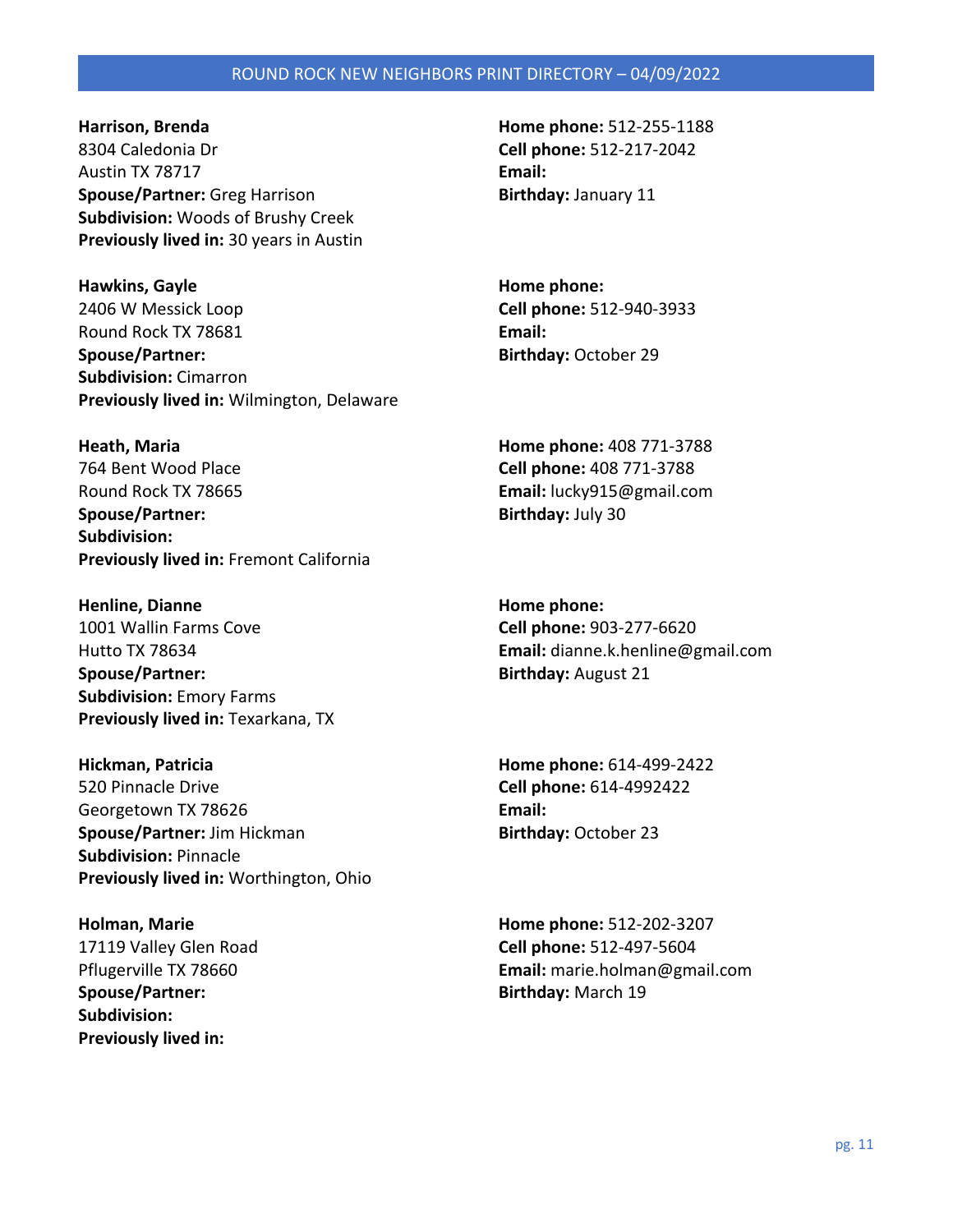**Holman, Sandra (Sandy) Home phone: Home phone:** 1150 Dalea Bluff **Cell phone:** 281-300-4486 **Spouse/Partner:** and **Birthday:** November 28 **Subdivision:** Forest Ridge **Previously lived in:** Houston

4406 S Summercrest loop **Cell phone:** 2392180379 Round Rock TX 78681 **Email: Spouse/Partner: Birthday:** January 10 **Subdivision:** Vista Oaks **Previously lived in:** 

Round Rock TX 78665 **Email:** Sholman@sbcglobal.net

**Hudson, Junia Home phone:** 2392180379

**Hufford, Amy Home phone:**  6814 Joyce St **Cell phone:** 512-750-3012 Austin TX 78757 **Email: Spouse/Partner:** Birthday: March 20 **Subdivision:** Allandale **Previously lived in:** None! Austin native.

**Hughes, Betsy (Elizabeth) Home phone:** 512-608-4800 29 Meadow Run **Cell phone:** 512-784-7695 Round Rock TX 78664 **Email:** bhughes.austin@gmail.com **Spouse/Partner: Birthday:** March 20

**Subdivision:** Oak Bluff Estates **Previously lived in:** Austin (Scofield Farms, Windridge, Lamplight Village) and Round Rock (Brushy Creek North, Meadows of Brushy Creek)

**Ivy, Alison Home phone:** 512 731-1235 1001 Fazio Cove **Cell phone:** 512 731-1235 Round Rock TX 78664 **Email:** ivymom@austin.rr.com **Spouse/Partner:** Frank Ivy **Birthday:** September 8 **Subdivision:** Forest Creek **Previously lived in:** Austin, East Texas, Washington State, San Mateo California, Webster, New York

1221 Timber Bend Drive **Cell phone:**  Pflugerville TX 78660 **Email: Spouse/Partner:** Birthday: July 5 **Subdivision:** Katymead **Previously lived in:** 

**Jacques, Earlene Home phone:** 5129900902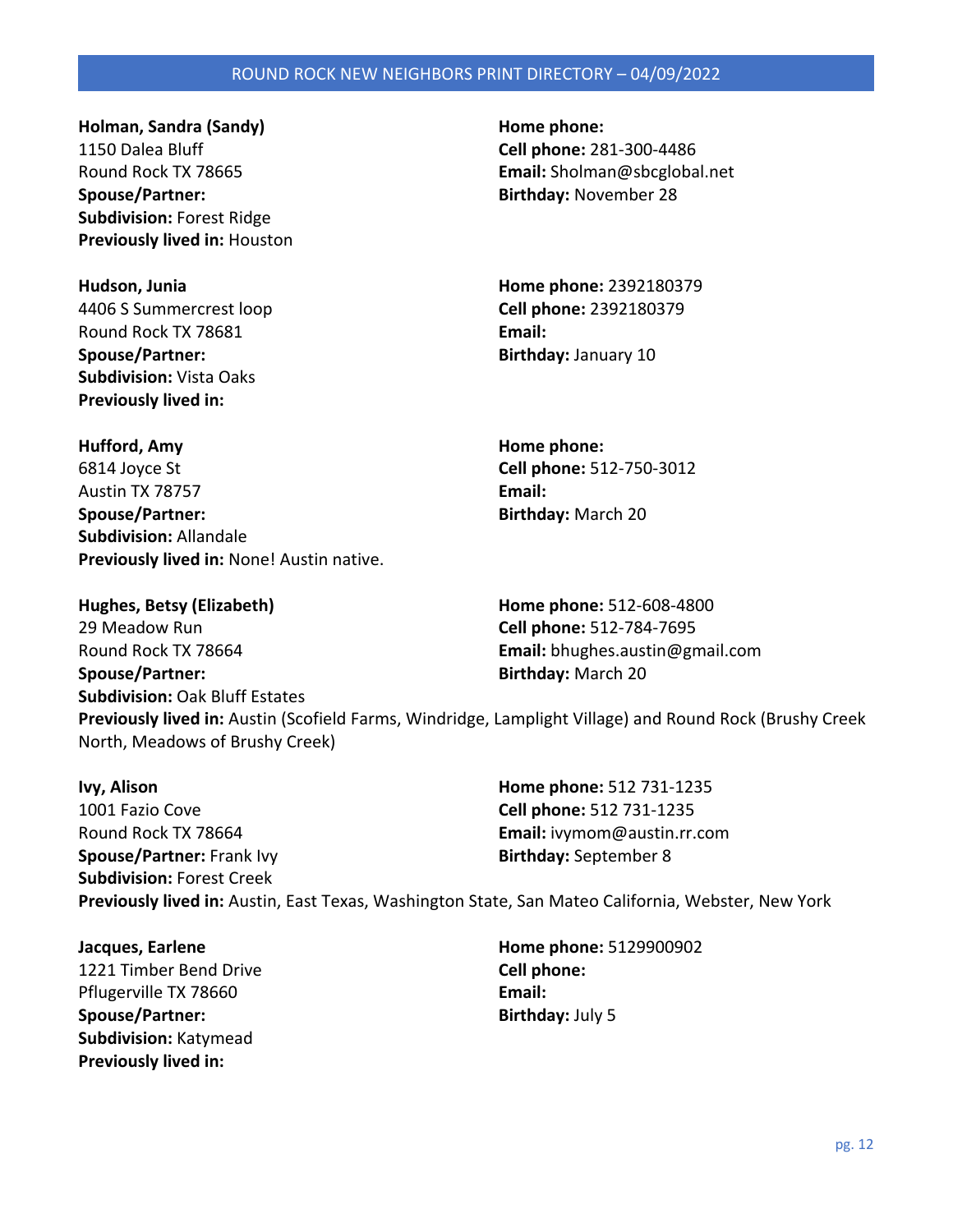**Jarrell, Karen L Home phone:** 5123835439 16601 Denise Drive **Cell phone:**  Austin TX 78717 **Email:** jarrellkj@gmail.com **Spouse/Partner: Birthday:** January 13 **Subdivision:** Meadows of Brushy Creek **Previously lived in:** CA, Washington, DC

**Johnson, MaryEllen Home phone: Home phone: Home phone:** 3300 Forest Creek Drive #25 **Cell phone:** 6055206964 Round Rock TX 78664 **Email: Spouse/Partner:** Curt Johnson **Birthday:** November 28 **Subdivision:** Forest Creek **Previously lived in:** New Mexico, South Dakota

**Jones, Charlotte Home phone: Home phone:** 118 Cranbrook Lane **Cell phone:** 541 272-0675 Hutto TX 78634 **Email:** vpumas2@gmail.com **Spouse/Partner:** Pete Jones **Birthday:** February 5 **Subdivision: Previously lived in:** Newport, OR

**Juengert, Laurie Home phone:** 510 919-3687 2015 Yaupon Trail **Cell phone:**  Round Rock TX 78664 **Email:** laurie.juengert@gmail.com **Spouse/Partner: Birthday:** September 12 **Subdivision:** South Creek **Previously lived in:** Northern California for 31 years; prior to that New York and New Jersey

**Kalter, Linda Home phone:** 512-814-0919 8800 Glen Canyon Drive **Cell phone:** 407-529-4418 Round Rock TX 78681 **Email:** notennis21@gmail.com **Spouse/Partner:** Steven **Birthday: February 16 Subdivision:** Stone Canyon **Previously lived in:** NYC, Ft Campbell, Ky, Orlando, Fl

**Spouse/Partner:** Birthday: July 13 **Subdivision:** Teravista **Previously lived in:** 

**Kiefer, Ellen Home phone:** 512-838-6790 4398 Caldwell Palm Circle **Cell phone:** 925-640-6134 Round Rock TX 78665 **Email:** ellen.kiefer@gmail.com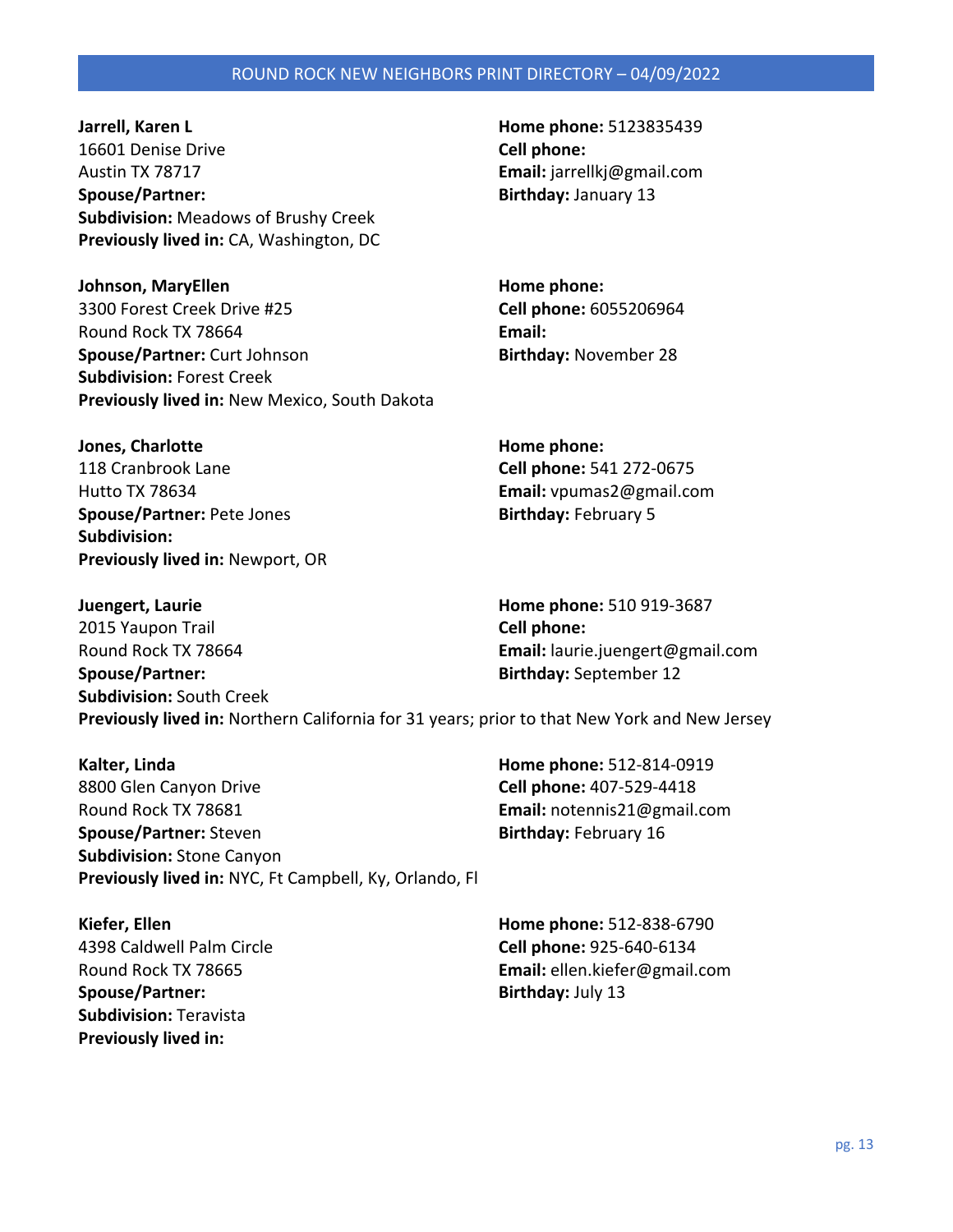**Kingery, Gwen Home phone: Home phone: Home phone: Home phone: Home phone: Home phone: Home phone: Home phone: Home phone: Home phone: Home phone: Home phone: Home phone: Home phone: Home phon** 13408 Effingham St **Cell phone:** 512 965-3087 Austin TX 78729 **Email:** kingery@wans.net **Spouse/Partner:** Birthday: April 20 **Subdivision:** Forest North **Previously lived in:** 

**Kirkland, Carol Home phone: Home phone: Home phone: Home phone: Home phone: Home phone: Home phone: Home phone: Home phone: Home phone: Home phone: Home phone: Home phone: Home phone: Home ph Spouse/Partner: Birthday:** October 8 **Subdivision:** Siena **Previously lived in:** CA, KS

**Klein, Florence Home phone: Home phone: Home phone: Home phone: Home phone: Home phone: Home phone: Home phone: Home phone: Home phone: Home phone: Home phone: Home phone: Home phone: Home ph** 2401 Westinghouse Rd Apt 4302 **Cell phone:** 512-758-5229 Georgetown TX 78626 **Email:** FlorenceKlein@twc.com **Spouse/Partner:** and the settlem and the settlem and the Birthday: February 14 **Subdivision: Previously lived in:** NY, CT

**Knisley, Lorena Home phone: Home phone: Home phone: Home phone: Home phone: Home phone: Home phone: Home phone: Home phone: Home phone: Home phone: Home phone: Home phone: Home phone: Home ph** 610 Pheasant Ridge Rd **Cell phone:** 512 653-2418 **Spouse/Partner:** Mike Knisley **Birthday:** January 11 **Subdivision:** Chandler Creek **Previously lived in:** 

**Subdivision:** Oaklands **Previously lived in:** 

924 Smoothing Iron Drive **Cell phone:** 512-934-1059 Pflugerville TX 78660 **Email:** bjkohl@att.net **Spouse/Partner:** Widow **Birthday:** May 28 **Subdivision:** Settlers Meadow **Previously lived in:** San Antonio

6416 Laurencia Pl **Cell phone:** 714-904-8782 Hutto TX 78665 **Email:** kirklandc7709@gmail.com

Round Rock TX 78665 **Email:** lorenaknisley@yahoo.com

**Kohlhoff, Pat Home phone:** 512-388-5817 1001 Oaklands Drive **Cell phone:** 512-965-3284 Round Rock TX 78681 **Email:** pattylou0204@gmail.com **Spouse/Partner: Birthday:** September 23

**Kohlmyer, Betty Home phone:** 512-252-0314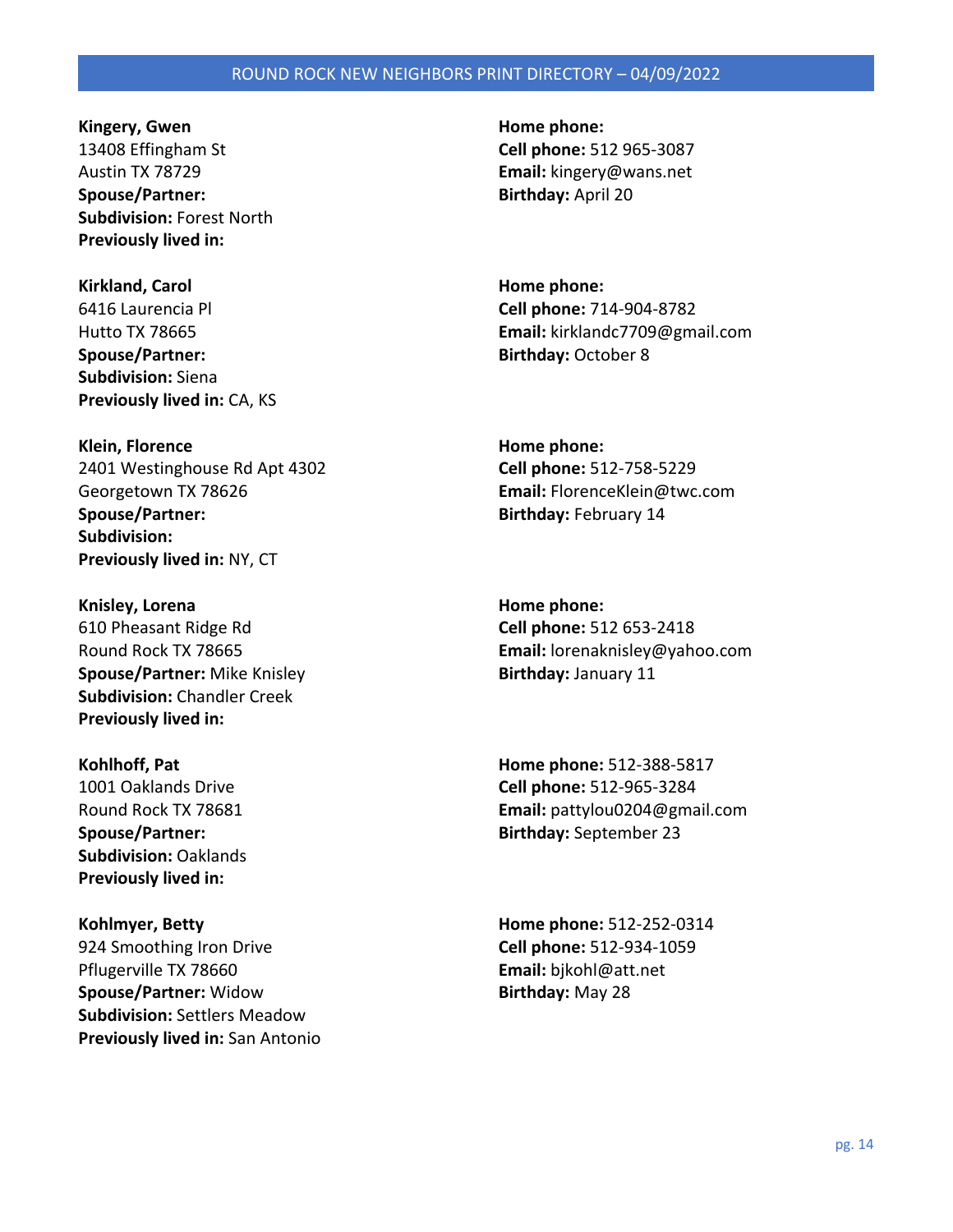**Kopke, Helen Home phone: Home phone: Home phone: Home phone: Home phone: Home phone: Home phone: Home phone: Home phone: Home phone: Home phone: Home phone: Home phone: Home phone: Home phone** 3601 Flora Vista Loop **Cell phone:** 518 429-4366 Round Rock TX 78681 **Email:** hkopke@yaoo.com **Spouse/Partner: Birthday:** January 21 **Subdivision:** Vista Oaks **Previously lived in:** Florida, upstate New York, California, Long Island, New York

Leiterman, Heather **Manual Exception Except** Home phone: 1301 N. A.W. Grimes Blvd. #1114 **Cell phone:** 843-830-2447 Round Rock TX 78665 **Email:** HDR100@aol.com **Spouse/Partner:** Birthday: May 23 **Subdivision:** Palm Valley Apartment Homes **Previously lived in:** Charleston, SC, New York, Bensalem, PA

**Lindholm, Janene Home phone:** 512-989-8740 1903 Palm Vista Drive **Cell phone:** 512-965-1401 **Spouse/Partner: Birthday:** June 27 **Subdivision:** Shallow Creek **Previously lived in:** Austin

Pflugerville TX 78660 **Email:** jcouvillionl@sbcglobal.net

**Lindley, Rachel Home phone:** 512-733-5090 30 Cypress Blvd #211 **Cell phone:**  Round Rock TX 78665 **Email:** rachellindley80@gmail.com **Spouse/Partner: Birthday:** October 16 **Subdivision: Previously lived in:** Austin, San Antonio, Houston, Corpus Christi, California, Louisiana

2738 Collingwood Drive **Cell phone:** 214-789-7125 Round Rock TX 78665 **Email:** s\_liston@yahoo.com **Spouse/Partner: Birthday:** December 29 **Subdivision:** Lake Forest **Previously lived in:** El Paso, TX

**Lucas, Connie Home phone: Home phone: Home phone: Home phone: Home phone: Home phone: Home phone: Home phone: Home phone: Home phone: Home phone: Home phone: Home phone: Home phone: Home phon** 1803 Pin Oak Lane **Cell phone:** 512 905-9781 **Spouse/Partner:** Birthday: April 28 **Subdivision:** Great Oaks **Previously lived in:** Houston , NY

**Liston, Stella Home phone:** 512-276-2314

Round Rock TX 78681 **Email:** connielucas33@gmail.com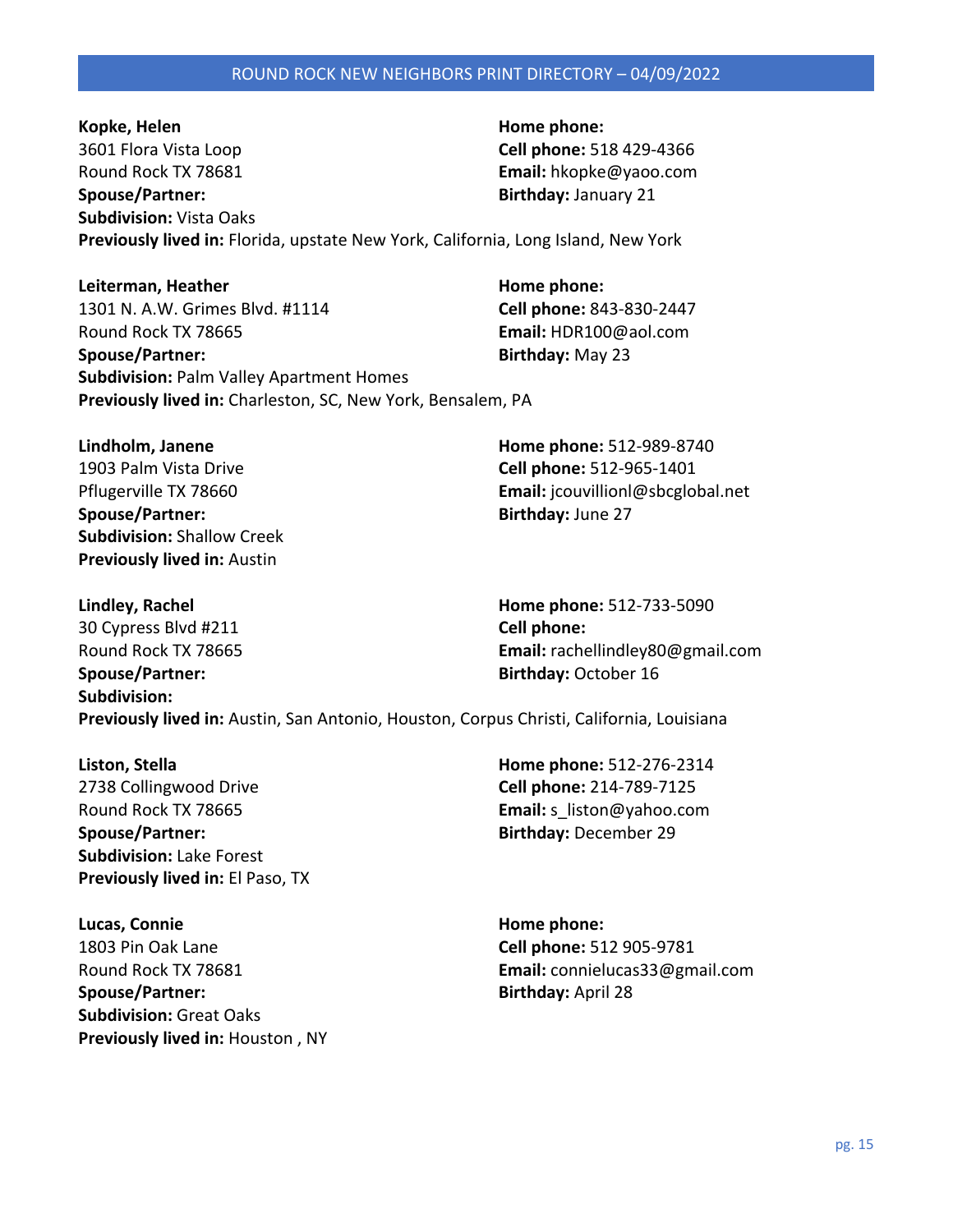8403 Ephraim Road **Cell phone:** 512-586-4338 Austin TX 78717 **Email:** cndymacomber@yahoo.com **Spouse/Partner:** Birthday: August 7 **Subdivision:** Brushy Creek **Previously lived in:** Cleveland and Dayton, OH

**Mankarious, Mihra Home phone:** 512-861-5588 4106 Green Vista Place **Cell phone:** 714-336-9984 Round Rock TX 78665 **Email:** mihrahome@gmail.com **Spouse/Partner: Birthday:** March 29 **Subdivision:** Teravista **Previously lived in:** Cleveland, Oh, Orange County, CA

**Spouse/Partner:** Birthday: July 21 **Subdivision:** Sun City **Previously lived in:** 

**Matson, Hope Home phone:** 512-244-9749 310 Chisholm Trail Rd Apt 129 **Cell phone:** 512-413-0532 Round Rock TX 78681 **Email:** jusmat17@att.net **Spouse/Partner:** Birthday: June 17 **Subdivision:** Parkwood Meadows **Previously lived in:** Scotia, NY

2145 Hilton Head Drive **Cell phone:** 319-471-1991 **Spouse/Partner:** Birthday: October 19 **Subdivision:** Forest Creek **Previously lived in:** Iowa

**McCardell, Lindy Home phone: Home phone: Home phone: Home phone: Home phone: Home phone: Home phone: Home phone: Home phone: Home phone: Home phone: Home phone: Home phone: Home phone: Home p Spouse/Partner:** Birthday: March 31 **Subdivision:** Teravista **Previously lived in:** Plano

**Macomber, Cindy Home phone:** 512-246-6707

**Mapp, Bobbie Home phone:** 512-642-3487 204 Paint Creek Lane **Cell phone:** 601-622-6433 Georgetown TX 78633 **Email:** bmapp0721@gmail.com

**Matzen, Shelley Home phone:** 512-297-2541 Round Rock TX 78664 **Email:** ssmatzen@gmail.com

772 Bent Wood Place **Cell phone:** 214 507 7738 Round Rock TX 78665 **Email:** lindy.mccardell@gmail.com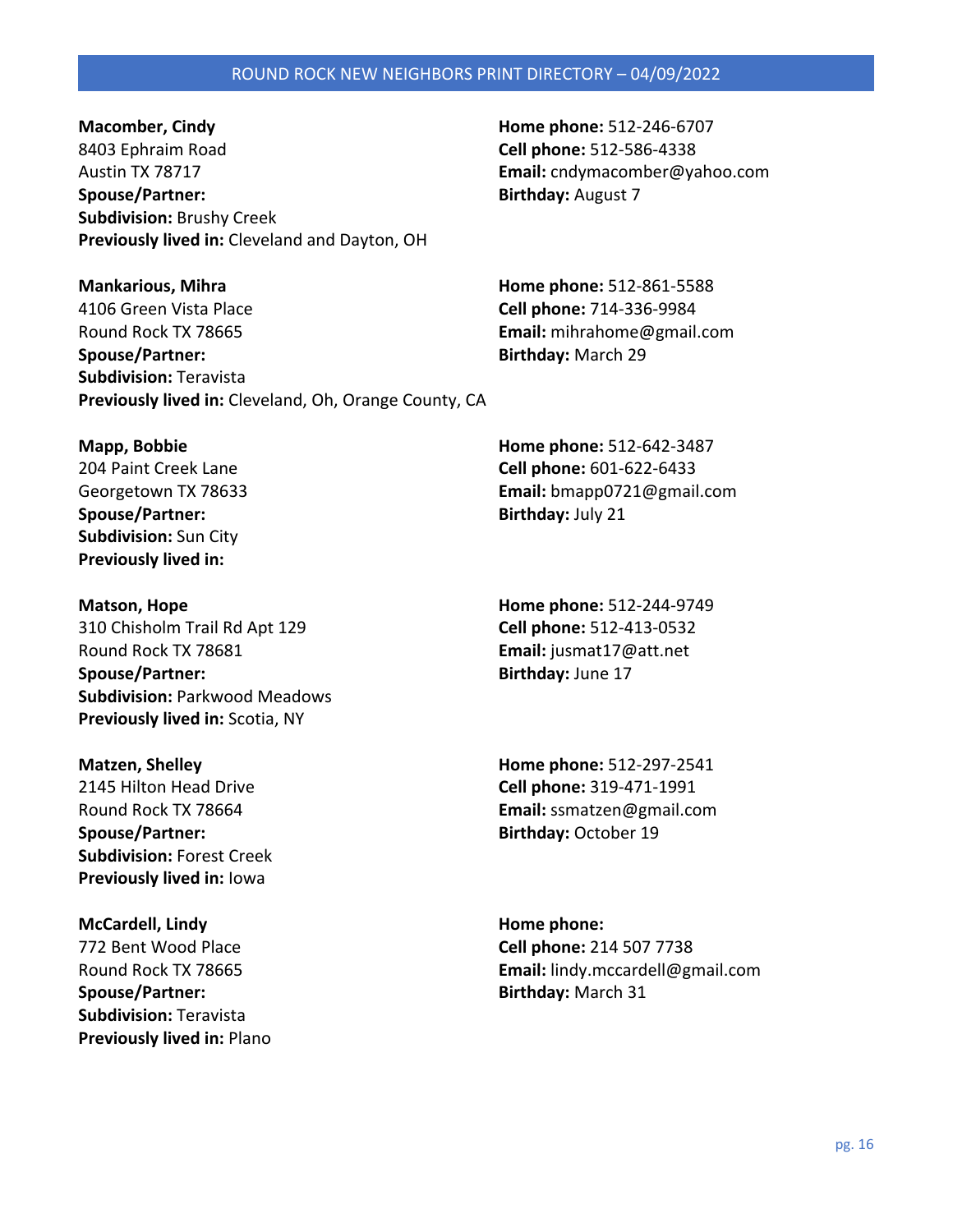**McKee, Pam Home phone:** 979-533-4775 398 Westbury Lane **Cell phone:** 979-533-4775 Georgetown TX 78633 **Email:** pammckee@att.net **Spouse/Partner: Birthday:** October 29 **Subdivision:** Georgetown Village **Previously lived in:** 

**Mehrotra, Teresa Home phone: Home phone: Home phone:** 4225 Pebblestone Trail **Cell phone:** 817-876-4158 **Spouse/Partner: Birthday:** November 5 **Subdivision:** Teravista **Previously lived in:** Arlington, TX

**Subdivision:** Forest Creek **Previously lived in:** AZ-NM-VA

Round Rock TX 78665 **Email:** teresamehrotra@yahoo.com

**Miller, Ann Home phone:** 512-828-7671 3404 Snead Path **Cell phone:** 571-276-9568 Round Rock TX 78664 **Email:** Txscotgal@gmail.com **Spouse/Partner:** Birthday: May 2

**Mueller, Sharon Home phone: Home phone: Home phone: Home phone: Home phone: Home phone: Home phone: Home phone: Home phone: Home phone: Home phone: Home phone: Home phone: Home phone: Home ph** 2334 Berwick Drive **Cell phone:** 512-567-3365 Round Rock TX 78681 **Email:** smuelle@sbcglobal.net **Spouse/Partner: Birthday:** September 22 **Subdivision:** Wood Glen **Previously lived in:** Portland, Tx, , Corpus Christi, Tx

**Mugno, Christina Home phone: 512 786-5649** 8000 CR 110 **Cell phone:** 512 786-5649 Round Rock TX 78665 **Email:** 512homesales@gmail.com **Spouse/Partner:** William Mugno **Birthday:** December 8 **Subdivision:** McNurt **Previously lived in:** Pflugerville, south Austin

**Munsch, Joyce Home phone: Home phone: Home phone: Home phone: Home phone: Home phone: Home phone: Home phone: Home phone: Home phone: Home phone: Home phone: Home phone: Home phone: Home phon** 261 Adams Street **Cell phone:** 818-516-6941 Georgetown TX 78628 **Email:** jmunsch@csun.edu **Spouse/Partner: Birthday:** May 29 **Subdivision:** Brownstones at the Summit **Previously lived in:** Los Angeles, Northern NY, West TX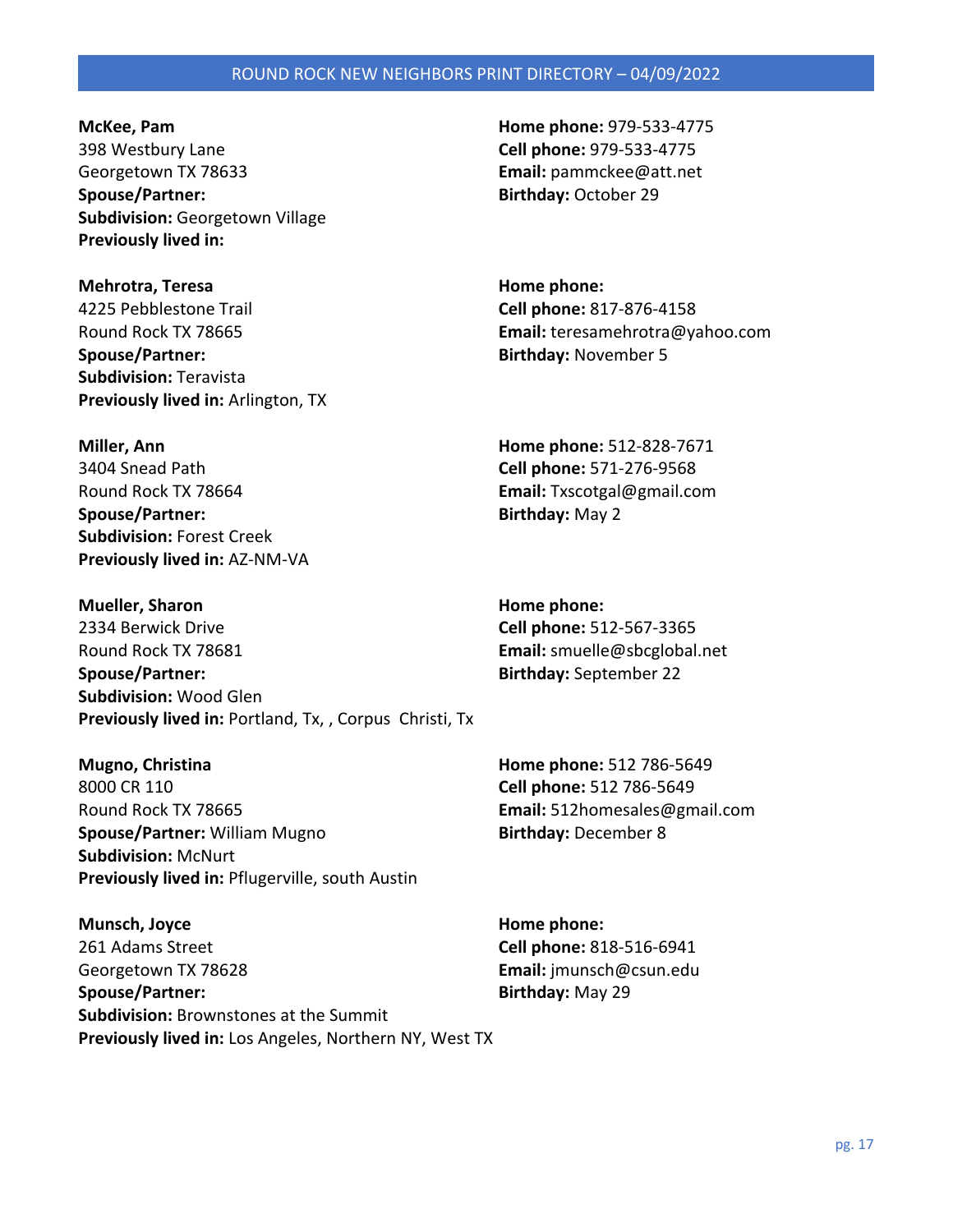**Naylor, Marsha Home phone: Home phone: Home phone: Home phone: Home phone: Home phone: Home phone: Home phone: Home phone: Home phone: Home phone: Home phone: Home phone: Home phone: Home pho** 16908 Canston Drive **Cell phone:** 512 660-8303 Round Rock TX 78664 **Email:** Marshanaykie5@gmail.com **Spouse/Partner: Birthday:** May 12 **Subdivision:** Windemere **Previously lived in:** Memphis texas

**Nelson, Sarah Home phone:** 512-243-8567 309 Navigator Drive **Cell phone:** 217-855-1350 **Spouse/Partner: Birthday:** December 17 **Subdivision:** Highland Horizon **Previously lived in:** Illinois

Round Rock TX 78664 **Email:** muz39@aol.com **Spouse/Partner: Birthday:** August 30 **Subdivision:** Dove Creek **Previously lived in:** 

**Ober, Susan Elilzabeth Home phone:** 7605254515 4222 Bent Wood Court **Cell phone:** 760-525-4515 Round Rock TX 78665 **Email:** susano949@gmail.com **Spouse/Partner: Birthday:** August 15 **Subdivision:** Teravista **Previously lived in:** San Diego, CA

**OBrien, Theresa A Home phone: Home phone:** 206 Whetstone St. **Cell phone:** 512-785-7733 Round Rock TX 78681 **Email:** tobrien@austin.rr.com **Spouse/Partner:** Tom **Birthday:** September 20 **Subdivision:** Cat Hollow **Previously lived in:** Colorado Springs, & Dayton Ohio

**Paces, Polly Home phone:** 614-309-3333 4215 Bent Wood Court **Cell phone:** 614-309-3333 Round Rock TX 78665 **Email:** pollypaces@yahoo.com **Spouse/Partner: Birthday:** November 22 **Subdivision:** Teravista **Previously lived in:** Columbus, OH

Austin TX 78717 **Email:** lnelson59@austin.rr.com

**Newman, Peggy Home phone:** 512-388-4698 507 Quail Creek Drive **Cell phone:** 512-659-6872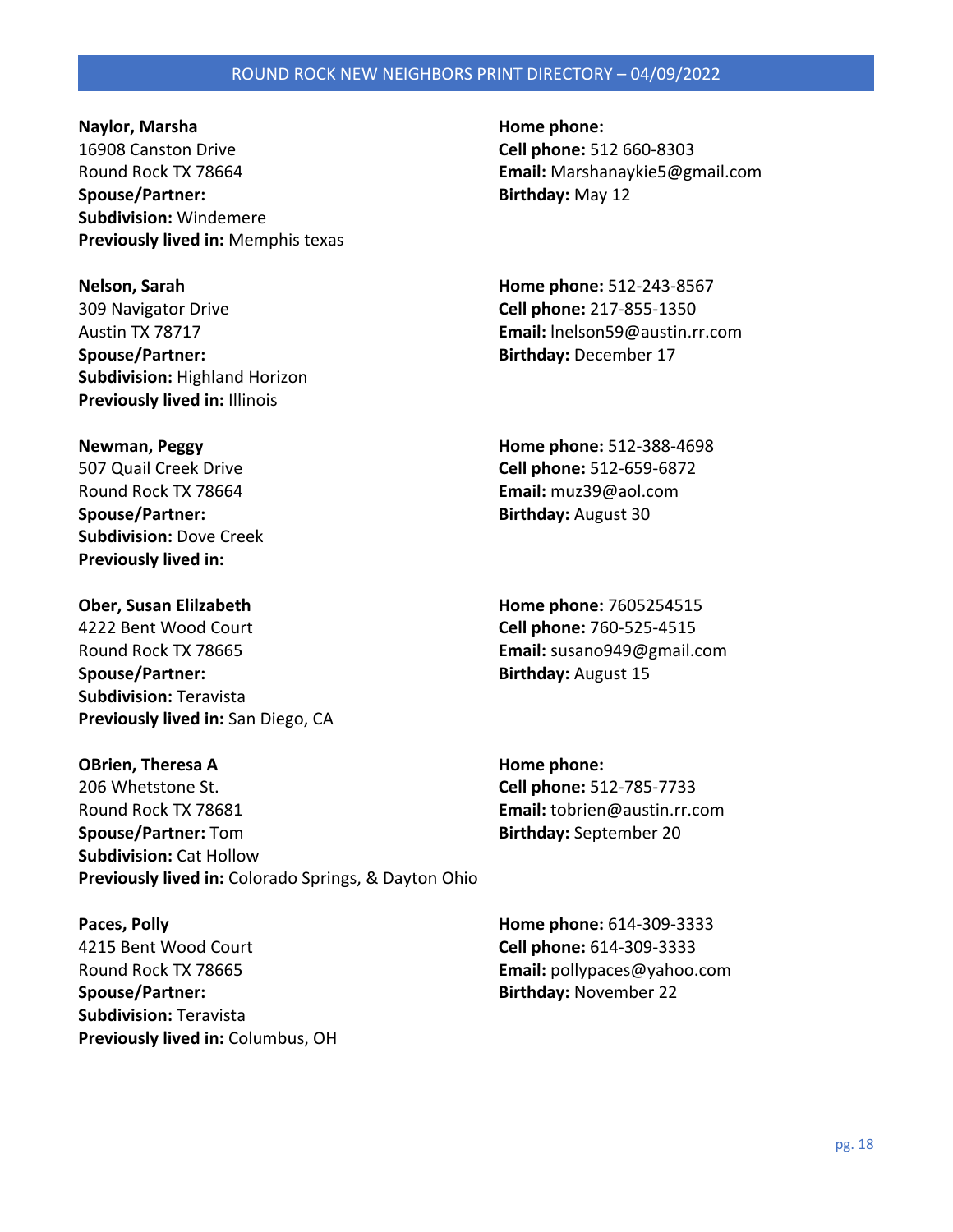**Parmentier, Linda Home phone: Home phone:** 512 Staton St **Cell phone:** 619-820-5239 Georgetown TX 78626 **Email:** craftylady60@gmail.com **Spouse/Partner: Birthday:** September 23 **Subdivision: Previously lived in:** California, Colorado

Patschke, Joyce **Home phone: Home phone: Home phone:** 17905 Calm Harbor Drive **Cell phone:** 5126306154 Pflugerville TX 78660 **Email:** rjpatschke@att.net **Spouse/Partner:** Ron Patschke **Birthday:** August 7 **Subdivision:** Lakeside of Hidden Lakes **Previously lived in:** New Braunfels, TX, Tyler, TX

**Payne, Shirley Home phone:** 512 246-3355 1722 West End Place **Cell phone:**  Round Rock TX 78681 **Email:** npilcher@yahoo.com **Spouse/Partner:** Ned Pilcher, husband **Birthday:** October 6 **Subdivision:** Hidden Glen **Previously lived in:** 

**Percy, Jan Home phone: Home phone: Home phone: Spouse/Partner:** Birthday: August 22 **Subdivision:** Great Oaks **Previously lived in:** 

**Peterson, Jan Home phone:** 713-992-2220 2737 Diego Drive **Cell phone:** 713-992-2220 Round Rock TX 78665 **Email:** jan.elizabeth.peterson@gmail.com **Spouse/Partner:** Birthday: May 4 **Subdivision:** Paloma Lake **Previously lived in:** Houston Texas Spring Texas

**Phillips, Marsha Home phone: Home phone: Home phone: Home phone: Home phone: Home phone: Home phone: Home phone: Home phone: Home phone: Home phone: Home phone: Home phone: Home phone: Home p Subdivision:** Teravista **Previously lived in:** 

1909 Oak Forest Dr. **Cell phone:** 512-810-3214 Round Rock TX 78681 **Email:** jjpercy1909@gmail.com

5139 Scenic Lake Dr. **Cell phone:** 512 900 0482 Georgetown TX 78626 **Email:** marsha@marshaphillips.com **Spouse/Partner: Birthday:** December 28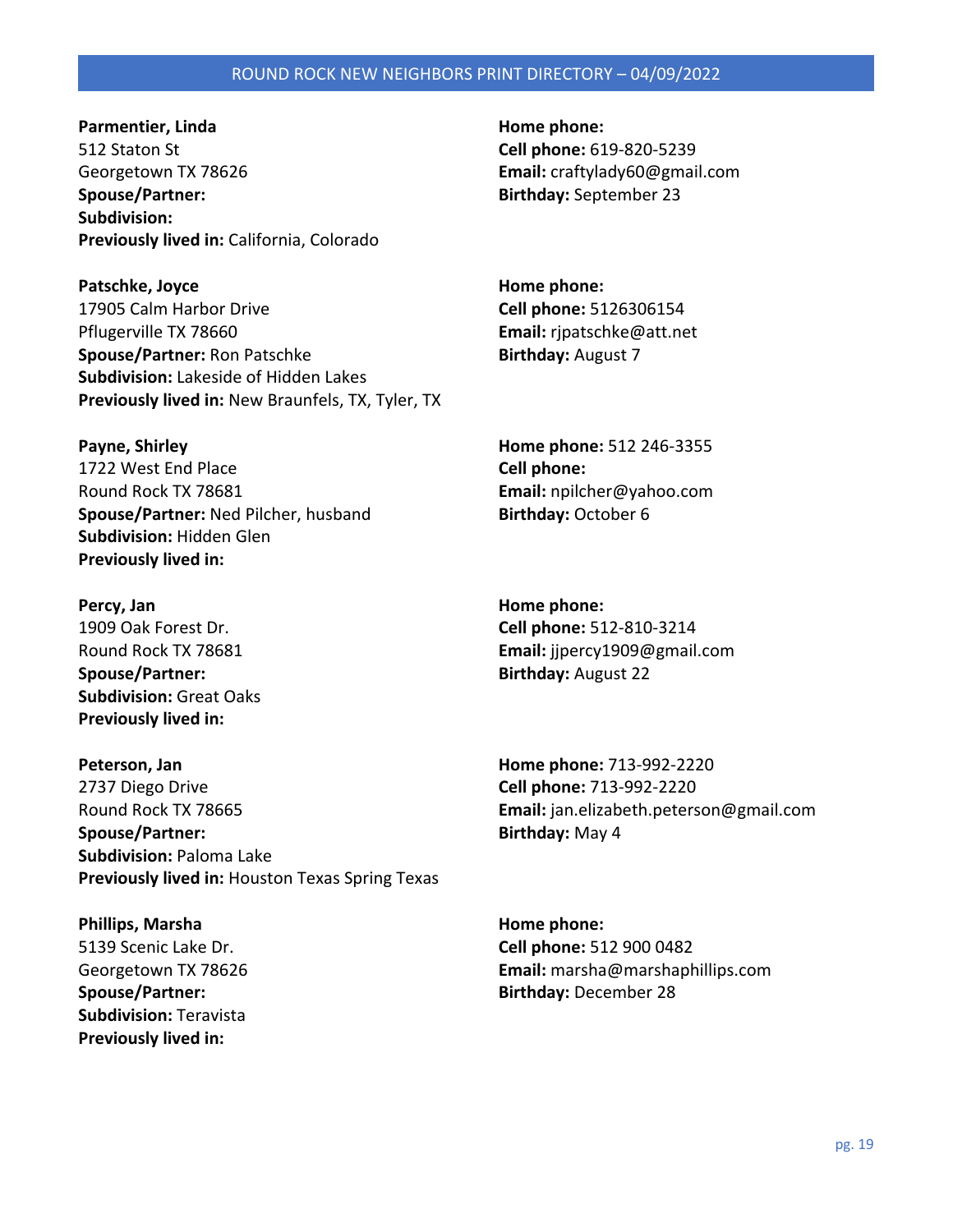Round Rock TX 78681 **Email: Spouse/Partner: Birthday:** June 12 **Subdivision:** Cimarron **Previously lived in:** 

**Prieto, Magdalena Home phone:** 469-426-7181 402 Valona Loop **Cell phone:** 469-426-7181 Round Rock TX 78681 **Email:** magdalenaprieto.rr@gmail.com **Spouse/Partner:** Birthday: August 3 **Subdivision:** Cat Hollow-Liberty Village **Previously lived in:** San Marcos, TX ; Pharr, TX

**Quap, Mary Home phone:**  2648 Ravenwood Drive **Cell phone:** 281-773-0954 Round Rock TX 78665 **Email:** quap@swbell.net **Spouse/Partner: Birthday:** May 24 **Subdivision:** Sonoma **Previously lived in:** Pennsylvania, Maine, Florida

Round Rock TX 78665 **Email: Email: Spouse/Partner:** Birthday: August 22 **Subdivision: Previously lived in:** 

**Ray, Billie Home phone:** 214-868-4778 408 Crater Lake Dr **Cell phone:** 214-868-4778 Pflugerville TX 78660 **Email:** Billie.ray@att.net **Spouse/Partner:** Birthday: June 8 **Subdivision:** Highland Park **Previously lived in:** Arlington, TX

**Regnere, Tambra Home phone:** 5128098573 2432 BUTLER WAY **Cell phone:** 512-809-8573 Round Rock TX 78665 **Email:** tregnere@gmail.com **Spouse/Partner: Birthday:** September 6 **Subdivision:** Settlers Crossing **Previously lived in:** san jose, ca

**Prater, Patty Home phone:** 512-255-0119 1801 Oakridge Drive **Cell phone:** 512-736-2554

**Ray, Beth Home phone:** 512 310-2922 2633 Collingwood Dr **Cell phone:** 512 917-6188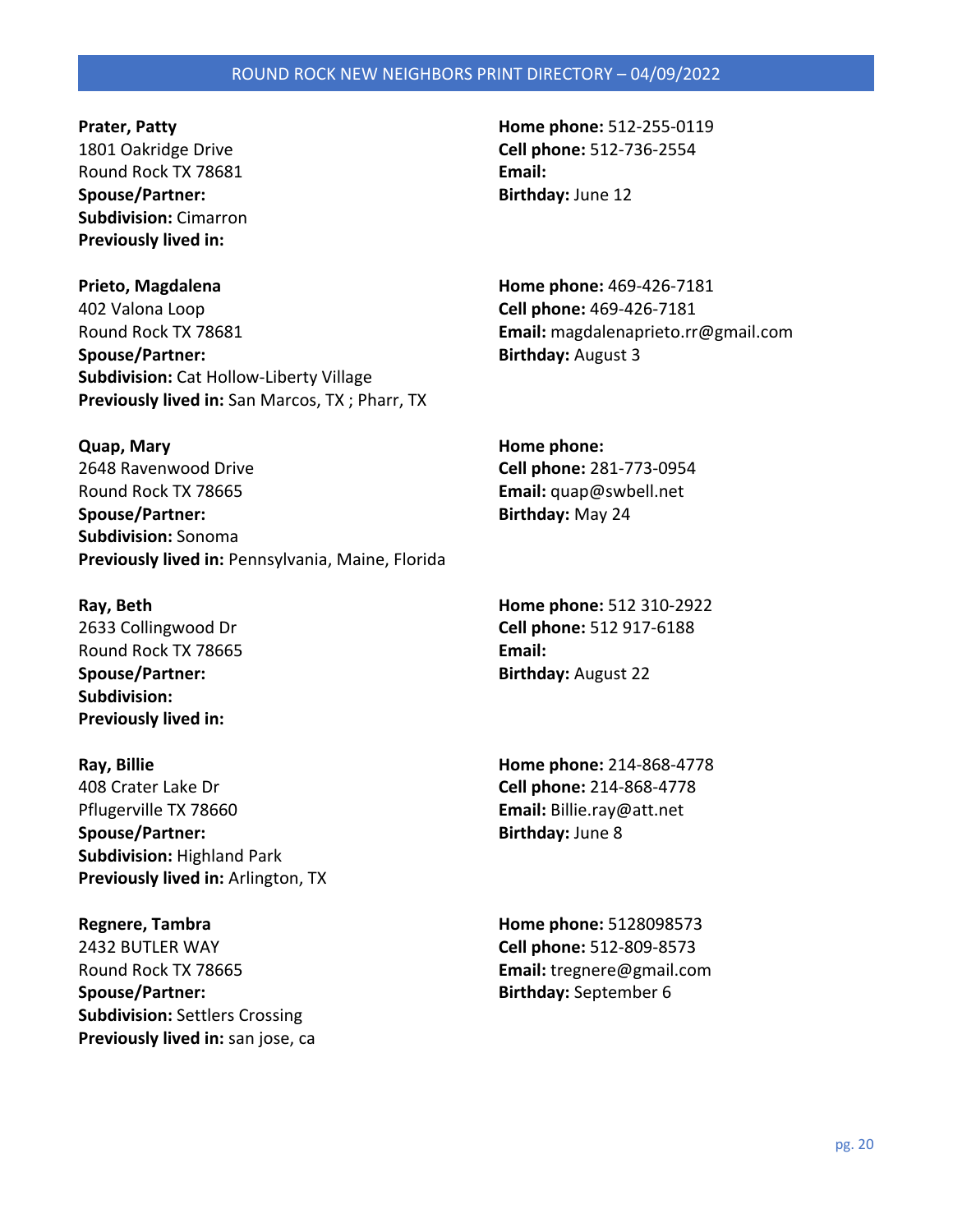**Renger-Hopkins, Marti Home phone: Home phone: Home phone: Home phone: Home phone: Home phone: Home phone: Home phone: Home phone: Home phone: Home phone: Home phone: Home phone: Home phone: H Subdivision:** Teravista **Previously lived in:** 

**Reyes, Melissa Home phone:** 818 470-7305 4016 Darryl Street **Cell phone:** 818 470-7305 Round Rock TX 78681 **Email:** mizbizevents@gmail.com **Spouse/Partner:** Lito Reyes **Birthday:** July 13 **Subdivision:** The Highlands at Mayfield Ranch **Previously lived in:** Los Angeles, CA

**Rezai, Terry Home phone: Home phone: Home phone: Home phone: Home phone: Home phone: Home phone: Home phone: Home phone: Home phone: Home phone: Home phone: Home phone: Home phone: Home phone** 4208 Hannover Way **Cell phone:** 319-427-1369 Georgetown TX 78628 **Email:** tjfr50@gmail.com **Spouse/Partner:** and **Birthday:** November 13 **Subdivision: Previously lived in:** Bloomfield, Iowa

1904 Creekview Drive **Cell phone:** 512-826-1081 Round Rock TX 78681 **Email:** lavrinken@gmail.com **Spouse/Partner: Birthday:** December 29 **Subdivision:** Round Rock West **Previously lived in:** MN,MO

**Schliesser, Janet Home phone: Home phone: Home phone: Home phone: Home phone: Home phone: Home phone: Home phone: Home phone: Home phone: Home phone: Home phone: Home phone: Home phone: Home** 1124 Red Ranch Circle **Cell phone:** 512-934-2588 Cedar Park TX 78613 **Email:** janchat515@me.com **Spouse/Partner:** and a spouse/Partner: a spouse/Partner: a spouse of  $\mathbf{B}$ irthday: May 15 **Subdivision:** Westside@Buttercup **Previously lived in:** San Francisco, CA

**Sherry, Beatrice [Bea] Home phone:** 512-388-1662 602 Oaklands Drive **Cell phone:**  Round Rock TX 78681 **Email:** none **Spouse/Partner:** Spouse/Partner: **Birthday:** February 14 **Subdivision:** Franklin Park **Previously lived in:** Provident Crossing, Oaklands

4336 Fairway Path **Cell phone:** 512-818-6501 Round Rock TX 78665 **Email:** renger99@aol.com **Spouse/Partner: Birthday:** September 21

**Rinken, LaVerne Home phone:** 512-388-7699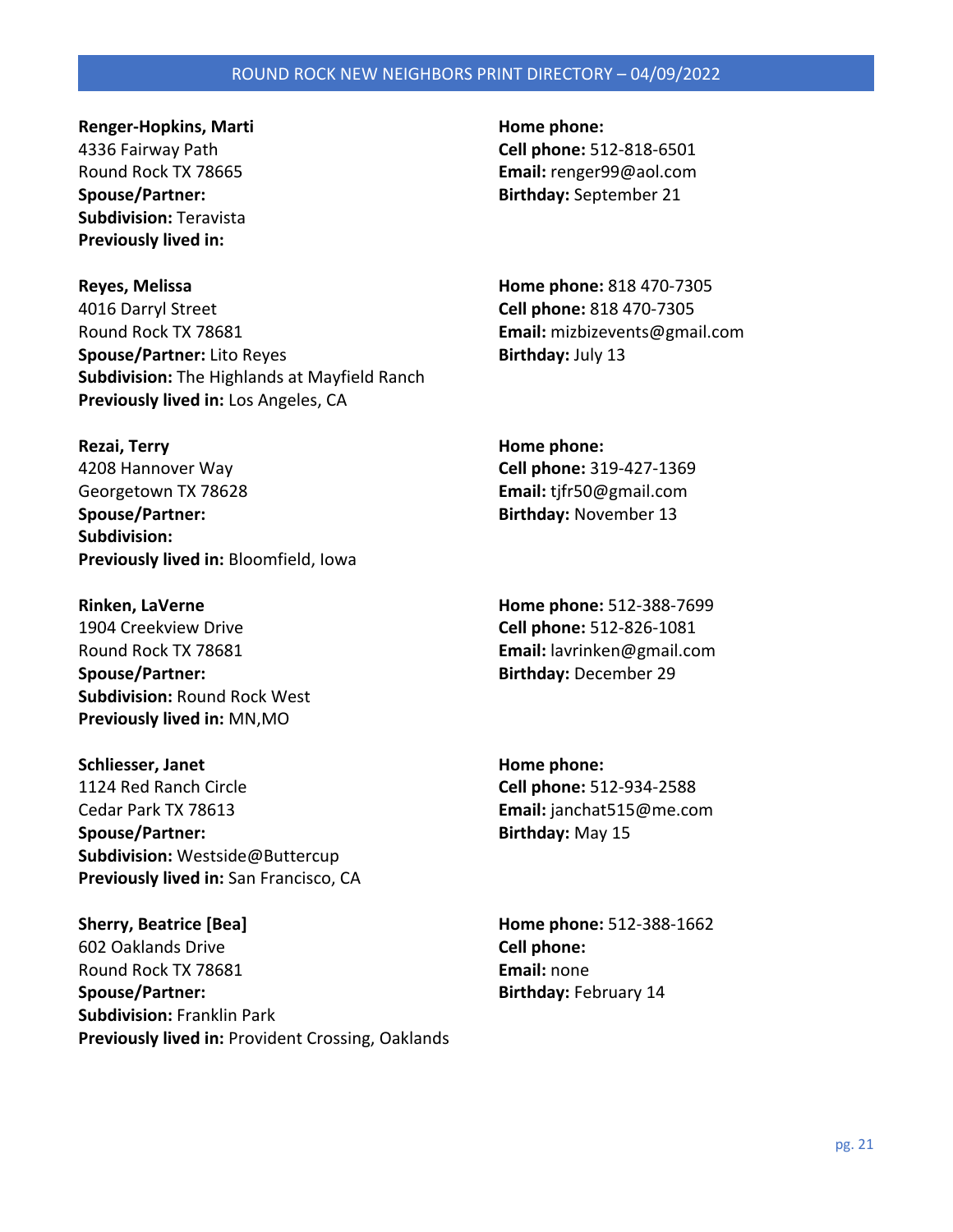pg. 22

# ROUND ROCK NEW NEIGHBORS PRINT DIRECTORY – 04/09/2022

**Shingleton, Kathy Home phone: 425 295-4977** 1954 Kempwood Loop **Cell phone:** 425 295-4977 Round Rock TX 78665 **Email:** dr.kathyshingleton@gmail.com **Spouse/Partner:** Michael Ray Shingleton **Birthday:** October 3 **Subdivision:** Huntington Villas **Previously lived in:** Seattle, Houston, Galveston

**Steele, Arliene Home phone:** 512-579-0381 2824 Collingwood Drive **Cell phone:** 512-658-6666 Round Rock TX 78665 **Email:** arlienesteele@yahoo.com **Spouse/Partner: Birthday:** January 15 **Subdivision:** Lake Forest **Previously lived in:** Oregon originally

**Steinmann, Gladys Home phone:** 512-255-5250 2303 Walsh Drive **Cell phone:** 512-971-5251 Round Rock TX 78681 **Email:** bobandgladys@austin.rr.com **Spouse/Partner:** Birthday: August 22 **Subdivision:** Brushy Bend Park **Previously lived in:** Hawaii, Corpus Christi, Beeville, Waco, Mart

**Sticklen, Gwen Home phone:** 512-990-9362 17603 Van Horn Court **Cell phone:** 512-567-9386 Round Rock TX 78664 **Email:** gsticklen@sbcglobal.net **Spouse/Partner:** and **Birthday:** November 11 **Subdivision:** Cambridge Heights **Previously lived in:** Kansas, West Virginia, Maryland, South Carolina

**Stiefler, Linda Home phone: Home phone: Home phone: Home phone: Home phone: Home phone: Home phone: Home phone: Home phone: Home phone: Home phone: Home phone: Home phone: Home phone: Home ph** 703 Centerbrook Pl **Cell phone:** 512-296-9913 Round Rock TX 78665 **Email: Spouse/Partner: Barry Dichter <b>Birthday:** August 15 **Subdivision:** Teravista **Previously lived in:** Lakeway, TX, San Diego, CA, Minneapolis, MN Westport, CT, St. Louis, MO, New York City

**Strack, Penny Home phone: Home phone: Home phone: Home phone: Home phone: Home phone: Home phone: Home phone: Home phone: Home phone: Home phone: Home phone: Home phone: Home phone: Home phon** 600 East Austin Avenue **Cell phone:** 512-791-7081 Round Rock TX 78664 **Email:** pennystrack@gmail.com **Spouse/Partner: Birthday:** November 7 **Subdivision:** Starkfield **Previously lived in:** New York, North Carolina, London, Sydney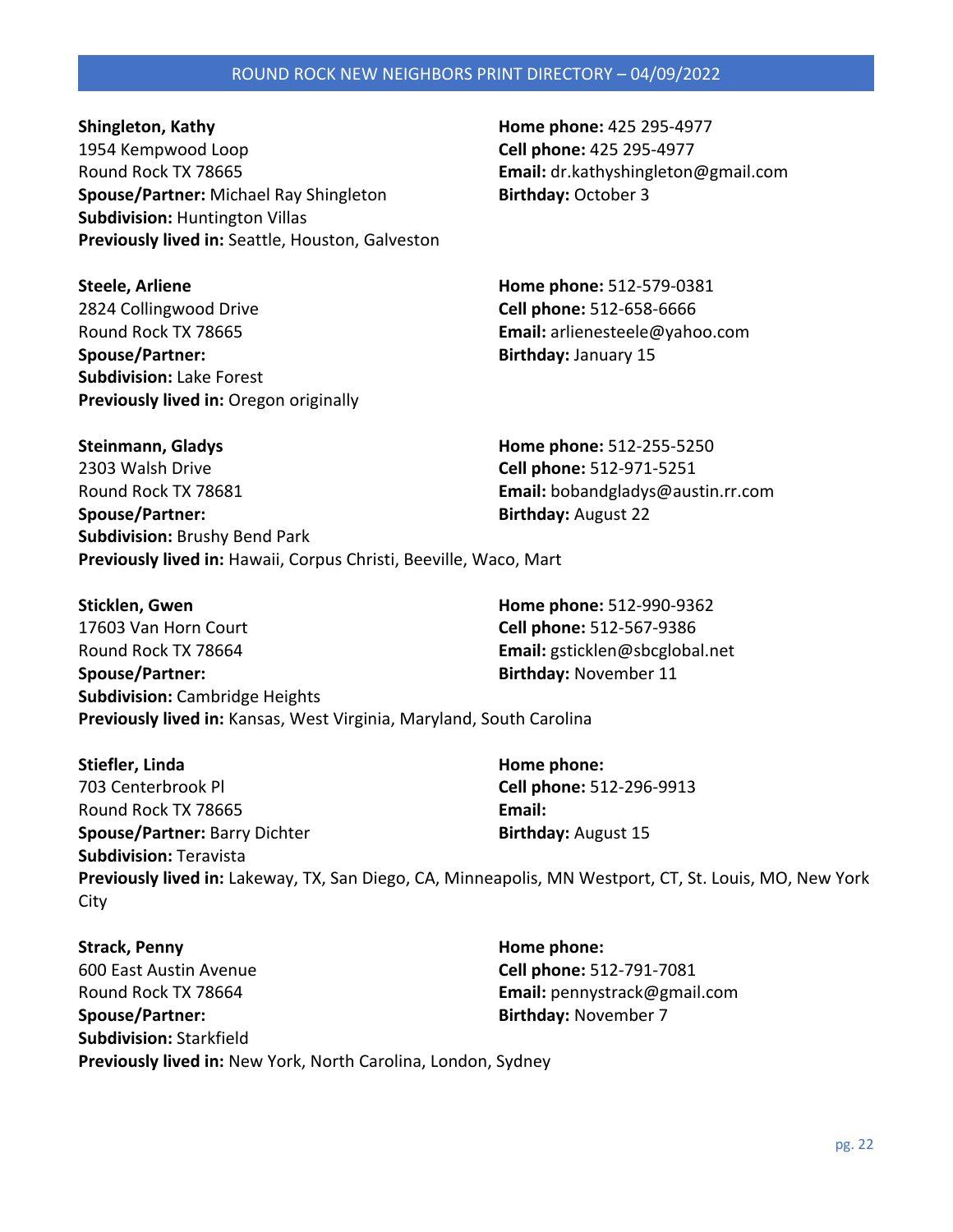203 Spotted Fawn Dr **Cell phone:**  Hutto TX 78634 **Email: Spouse/Partner: Birthday:** January 12 **Subdivision:** Deerfield **Previously lived in:** 

**Spouse/Partner:** Michael **Birthday:** September 19 **Subdivision: Previously lived in:** 

**Swanson, Donave Home phone:** 512-565-1808 503 Parkview Dr **Cell phone:** 512-565-1808 Round Rock TX 78681 **Email:** donaves1@hotmail.com **Spouse/Partner:** Birthday: February 1 **Subdivision:** Round Rock West **Previously lived in:** Austin Taylor

**Tadros, Marivel Home phone: Home phone: Home phone: Home phone: Home phone: Home phone: Home phone: Home phone: Home phone: Home phone: Home phone: Home phone: Home phone: Home phone: Home p** 17605 Silent Harbor Loop **Cell phone:** 9256409481 Pflugerville TX 78660 **Email: Spouse/Partner: Riad (Ray) Tadros <b>Birthday:** March 21 **Subdivision: Previously lived in:** Pleasanton, California

**Taylor, Diane Home phone: Home phone: Home phone: Home phone: Home phone: Home phone: Home phone: Home phone: Home phone: Home phone: Home phone: Home phone: Home phone: Home phone: Home phon Spouse/Partner: Birthday:** December 30 **Subdivision:** Teravista **Previously lived in:** 

**Tencer, Barbara Home phone: Home phone:** Hutto TX 78634 **Email: Subdivision:** Sienna **Previously lived in:** 

**Strickland, Opal Home phone:** 512 759-4100

**Susi, Connie Home phone:** 512-382-1971 1005 Cedar Crest Cove **Cell phone:** 512-634-6095 Round Rock TX 78665 **Email:** csusi@austin.rr.com

4402 Caldwell Palm Circle **Cell phone:** 512-590-9864 Round Rock TX 78665 **Email:** dianet2020@gmail.com

6405 Laurencia Pl **Cell phone:** 7073387100 **Spouse/Partner: Birthday:** November 15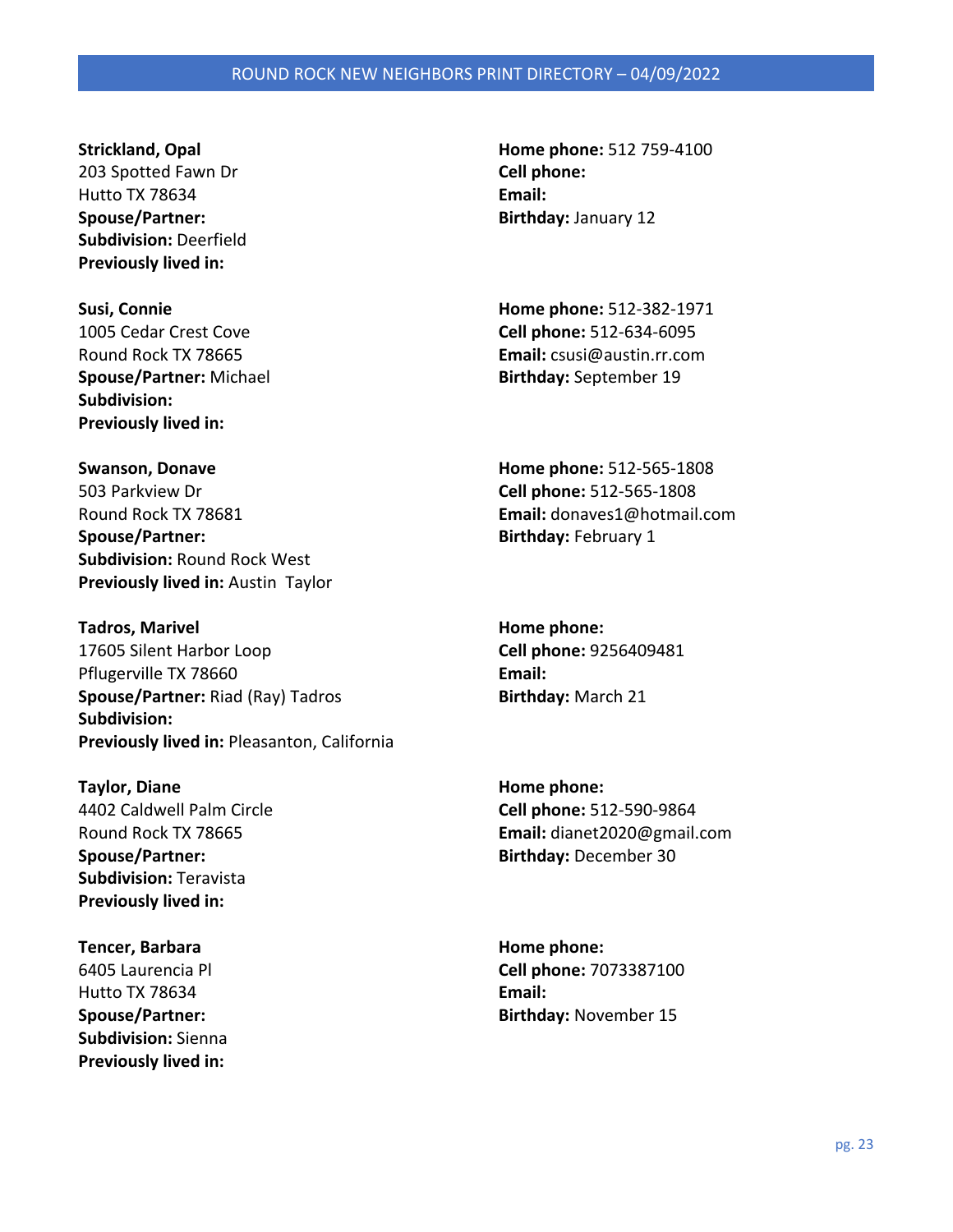**Terry, Kathy Home phone:** 512-246-8474 1011 Leah Lane **Cell phone: Spouse/Partner: Birthday:** September 22 **Subdivision:** Rolling Ridge **Previously lived in:** 

**Thomas, Phyllis Home phone: Home phone: Home phone: Home phone: Home phone: Home phone: Home phone: Home phone: Home phone: Home phone: Home phone: Home phone: Home phone: Home phone: Home ph** 109 Sandra Ann WAy **Cell phone:** 408 529-9635 Hutto TX 78634 **Email:** ptbergin1@gmail.com **Spouse/Partner:** Spouse/Partner: **Birthday:** February 19 **Subdivision:** Emory Crossing **Previously lived in:** California

**Thompson, Martha Home phone: Home phone: Home phone:** 837 WHITEHALL DRIVE **Cell phone:** 512 694-3810 Pflugerville TX 78660 **Email:** thompson.andmar@gmail.com **Spouse/Partner:** Birthday: May 19 **Subdivision: Previously lived in:** Fredericksburg, TX

**Thompson, Tammy Home phone: Home phone: Home phone: Home phone: Home phone: Home phone: Home phone: Home phone: Home phone: Home phone: Home phone: Home phone: Home phone: Home phone: Home ph** 2100 Vivian Dr **Cell phone:** 5122178115 Round Rock TX 78681 **Email:** tamcat186@yahoo.com **Spouse/Partner:** Birthday: June 19 **Subdivision:** Brushy Bend Park **Previously lived in:** Amarillo, TX Fishkill, NY Dallas, TX

**Thumala, Poornima Home phone: Home phone: Home phone: Home phone: Home phone: Home phone: Home phone: Home phone: Home phone: Home phone: Home phone: Home phone: Home phone: Home phone: Home Spouse/Partner:** Srini **Birthday:** August 26 **Subdivision: Previously lived in:** 

**Till, Sherry Home phone:**  4711 Knollwood Circle **Cell phone:** 832 647-2207 Round Rock TX 78681 **Email:** shereen.till@gmail.com **Spouse/Partner:** Michael Till (Mike) **Birthday:** December 6 **Subdivision:** Brushy Bend Park **Previously lived in:** Katy, Tx

Round Rock TX 78665 **Email:** kathyterry3712@gmail.com

8904 Brushygate Cove **Cell phone:** 503 724-8545 Austin TX 78717 **Email:** poornimaraon@gmail.com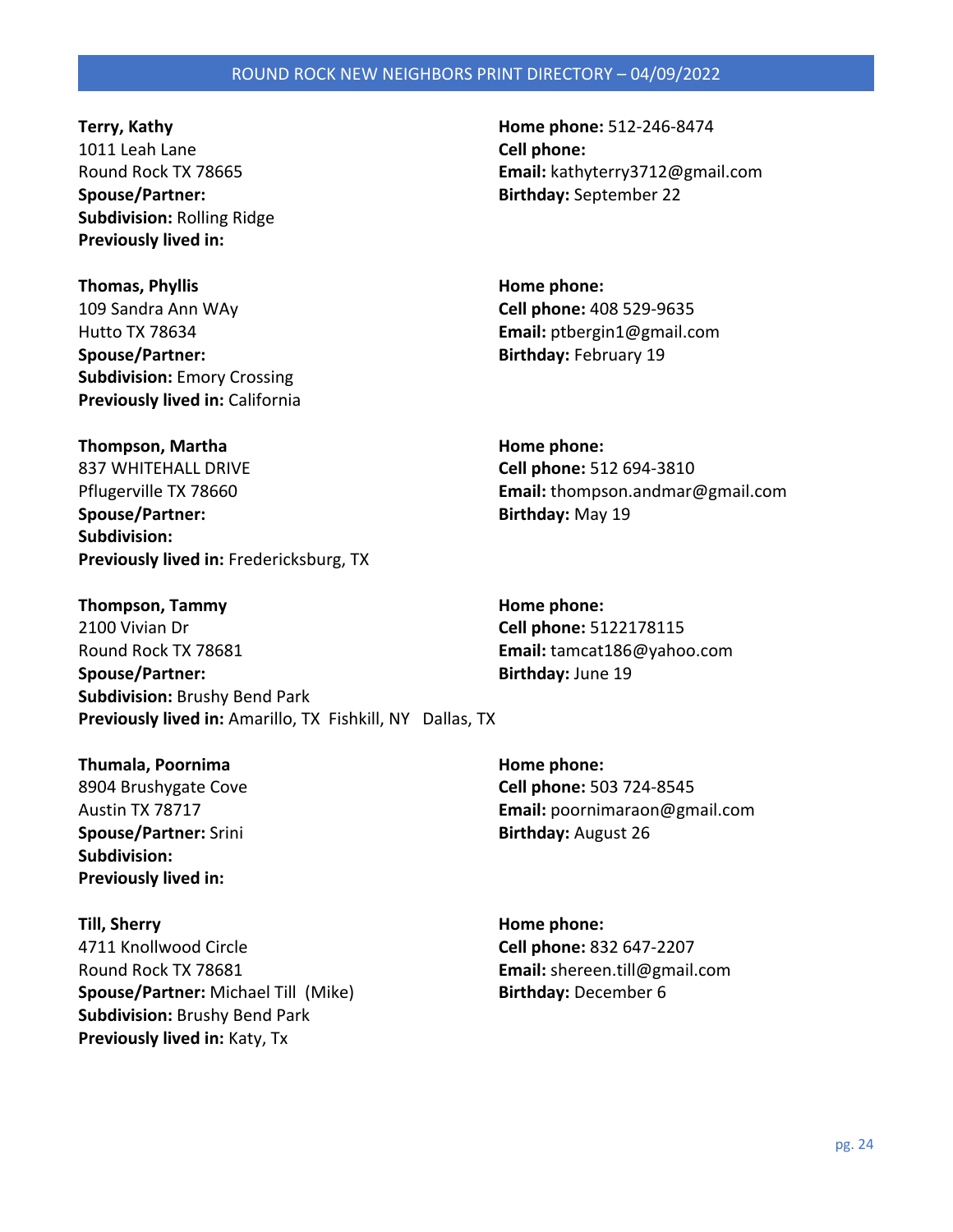**Tisdale, Carol Home phone:** 512-494-4111 1829 Rachel Lane **Cell phone:** 512-799-6831 Round Rock TX 78664 **Email:** pete.tisdale@live.com **Spouse/Partner: Birthday:** December 5 **Subdivision:** Enclave@Towne Center **Previously lived in:** Rochester, MN

**Tobia, Jessica Home phone: Home phone: Home phone: Home phone: Home phone: Home phone: Home phone: Home phone: Home phone: Home phone: Home phone: Home phone: Home phone: Home phone: Home pho** 4368 Green Tree Dr **Cell phone:** 409 351-2086 Round Rock TX 78665 **Email:** jtobia1226@att.net **Spouse/Partner:** Frank Tobia **Birthday:** December 26 **Subdivision:** Teravista **Previously lived in:** 

**Torres, Maria Home phone:** 512-767-4199 16601 Denise Drive **Cell phone:**  Austin TX 78717 **Email:** nanamarie1214@gmail.com **Spouse/Partner: Birthday:** August 14 **Subdivision:** Meadows of Brushy Creek **Previously lived in:** 

**Touvell, Dorothy Home phone:** 512-520-5879 20612 Commons Parkway **Cell phone:** 336-829-8550 Pflugerville TX 78660 **Email:** touvd2011@gmail.com **Spouse/Partner:** Spouse/Partner: **Birthday:** February 3 **Subdivision:** The Commons **Previously lived in:** North Carolina, Pennsylvania, Michigan

**Turner, Katherine Home phone: Home phone: Home phone: Home phone: Home phone: Home phone: Home phone: Home phone: Home phone: Home phone: Home phone: Home phone: Home phone: Home phone: Home** 1911 Kempwood Loop **Cell phone:** 8323358104 **Spouse/Partner:** and **Birthday:** November 21 **Subdivision:** Teravista **Previously lived in: Taylor, Tx** 

**Spouse/Partner:** Spouse/Partner: **Birthday:** November 1 **Subdivision:** Oak Bluff **Previously lived in:** 

Round Rock TX 78665 **Email:** msvariable1@yahoo.com

**Urbanovsky, Darlene Home phone:** 512-388-1015 78 Twin Ridge Parkway **Cell phone:** 512-426-4206 Round Rock TX 78664 **Email:** lamaru@sbcglobal.net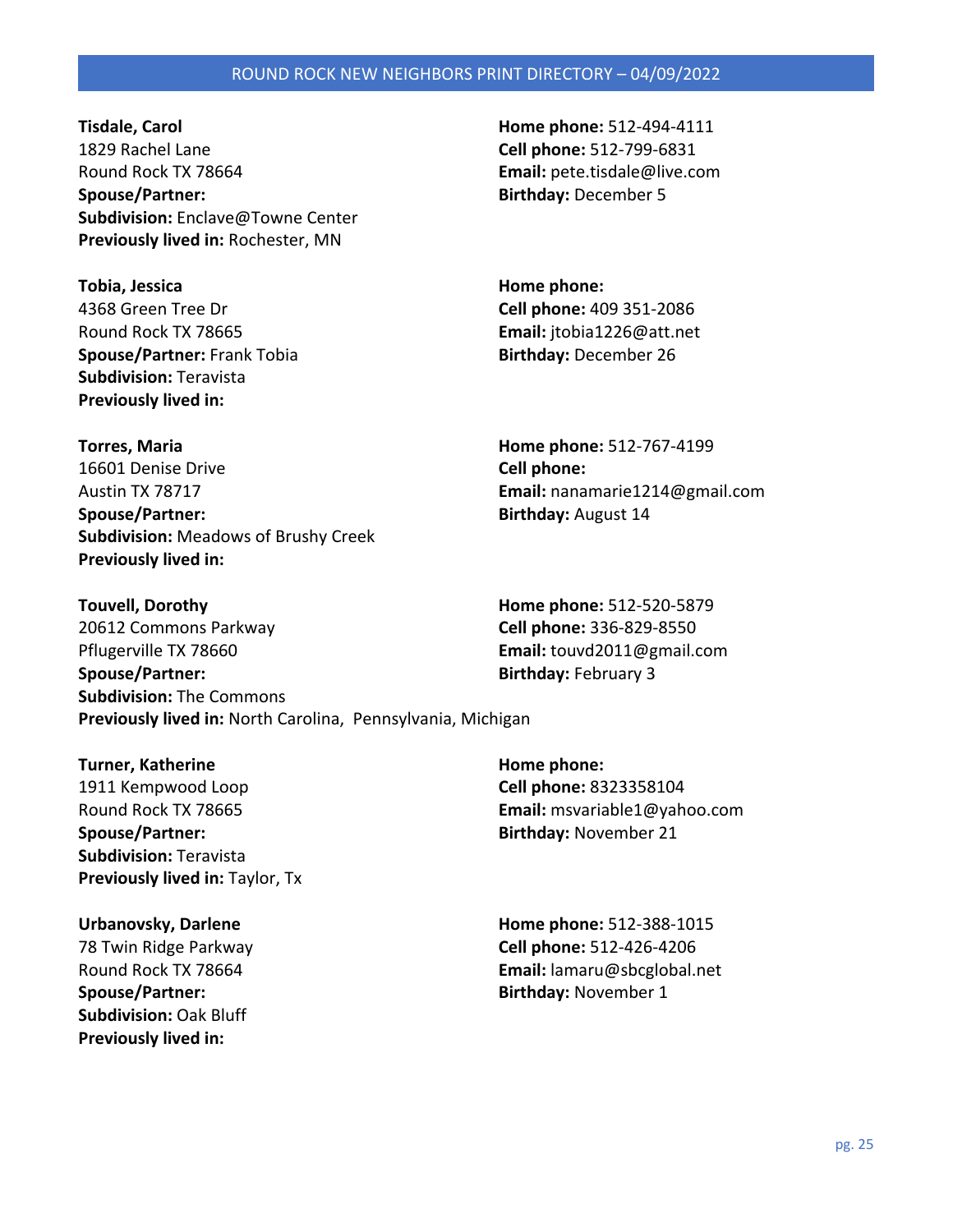**Vanderbilt, Betsy Home phone: Home phone: Home phone: Home phone: Home phone: Home phone: Home phone: Home phone: Home phone: Home phone: Home phone: Home phone: Home phone: Home phone: Home** 

3333 Bianco Terrace **Cell phone:** 512 585-1810 Georgetown TX 78626 **Email:** bgvtexas@gmail.com **Spouse/Partner:** Jerry Vanderbilt **Birthday:** June 14 **Subdivision:** Heritage - Vizcaya **Previously lived in:** Cedar Park, Tx

**VanderWerf, Ann Home phone: Home phone: Home phone:** 2945 Clinton Place **Cell phone:** 480 290-2106 Round Rock TX 78665 **Email:** padpaz@outlook.com **Spouse/Partner: Birthday:** December 22 **Subdivision:** Estates Of Settlers Park **Previously lived in:** 

**Verheyden, Cindy Home phone:** 512-918-2868 14001 Avery Ranch Blvd #2403 **Cell phone:** 512-771-1794 Austin TX 78717 **Email:** fotogra4@swbell.net **Spouse/Partner:** John **Birthday:** September 12 **Subdivision:** Avery Ranch Ingleside **Previously lived in:** Houston, Dallas, Albuquerque, Stamford TX, Colorado City TX

2407 Oak Meadow Dr **Cell phone:**  Round Rock TX 78681 **Email: Email: Spouse/Partner: Birthday:** January 13 **Subdivision:** RR West **Previously lived in:** Illinois

**Waldecker, Jackie Home phone:** 5122557519 3306 Arrowhead Cr **Cell phone:**  Round Rock TX 78681 **Email: Spouse/Partner:** Don Waldecker **Birthday:** October 24 **Subdivision:** Tonkawa Springs **Previously lived in:** Endicott New York

**Watercott, Amy Home phone: Home phone: Home phone: Home phone: Home phone: Home phone: Home phone: Home phone: Home phone: Home phone: Home phone: Home phone: Home phone: Home phone: Home ph** 369 Conchillos Dr **Cell phone:** 651 528-1345 Georgetown TX 78626 **Email:** awatertx@gmail.com **Spouse/Partner:** Chris Watercott **Birthday:** November 28 **Subdivision:** La Conterra **Previously lived in:** NC & MN & WI

**Waeltz, Sandi Home phone:** 5124229985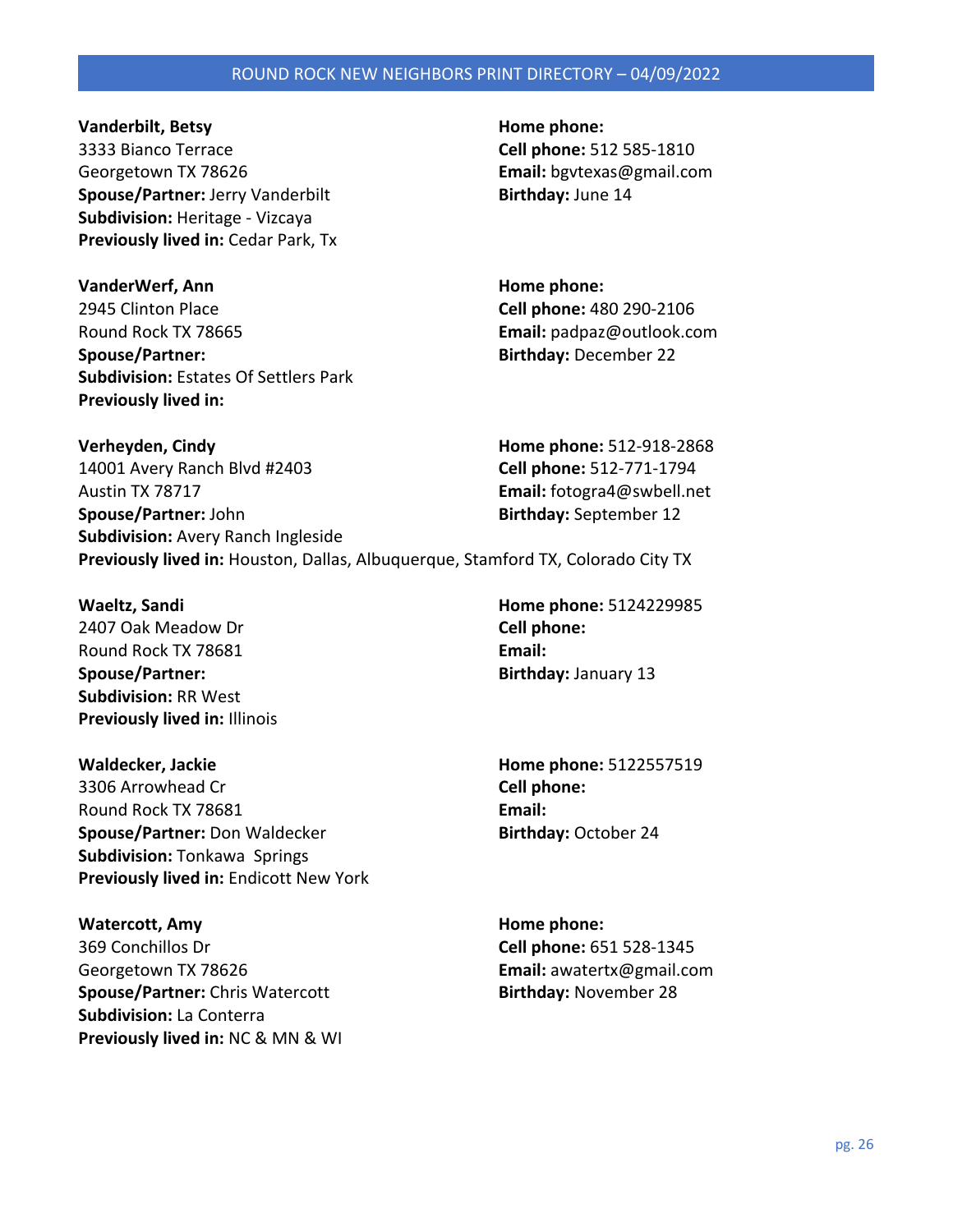**Spouse/Partner:** N/A **Birthday:** March 12 **Subdivision:** South Creek **Previously lived in:** 

**Weiland, Sally Home phone:** 5625444460 1534 Weiskopf Loop **Cell phone:** 562-544-4460 Round Rock TX 78664 **Email:** skwcfo@gmail.com **Spouse/Partner: Birthday:** November 16 **Subdivision:** Forest Creek **Previously lived in:** California, Ohio

**Wells, Marion Home phone:** 512-255-4665 1400 Pearl Cove **Cell phone:** 512-567-0840 **Spouse/Partner: Birthday:** February 10 **Subdivision:** Oak Springs **Previously lived in: Dallas, TX** 

**Whitehead, Barbara Home phone: Home phone: Home phone: Home phone: Home phone: Home phone: Home phone: Home phone: Home phone: Home phone: Home phone: Home phone: Home phone: Home phone: Home Spouse/Partner: Birthday:** November 6 **Subdivision:** Fern Bluff **Previously lived in:** 

**Whitehead, Jackie Home phone: Home phone: Home phone: Home phone: Home phone: Home phone: Home phone: Home phone: Home phone: Home phone: Home phone: Home phone: Home phone: Home phone: Home** 4108 Placid Creek Way **Cell phone:** 903-701-6046 Round Rock TX 78665 **Email: Spouse/Partner:** and **Birthday:** December 21 **Subdivision:** Terravista **Previously lived in:** Shreveport, Texarkana

**Williams, Leslie Home phone: Home phone: Home phone: Home phone: Home phone: Home phone: Home phone: Home phone: Home phone: Home phone: Home phone: Home phone: Home phone: Home phone: Home p Subdivision:** Terravista **Previously lived in:** 

**Watson, Melba J Home phone:** 512-255-5468 601 Hawthorne Lane **Cell phone:** 512-925-2919 Round Rock TX 78664 **Email:** mlawats@msn.com

Round Rock TX 78681 **Email:** bulldog.75@sbcglobal.net

17854 Park Valley Drive **Cell phone:** 512 970-4944 Round Rock TX 78681 **Email:** bawhitehead@att.net

4536 Miraval Loop **Cell phone:** 512-713-8117 Round Rock TX 78665 **Email:** lwillray278@yahoo.com **Spouse/Partner: Birthday:** December 25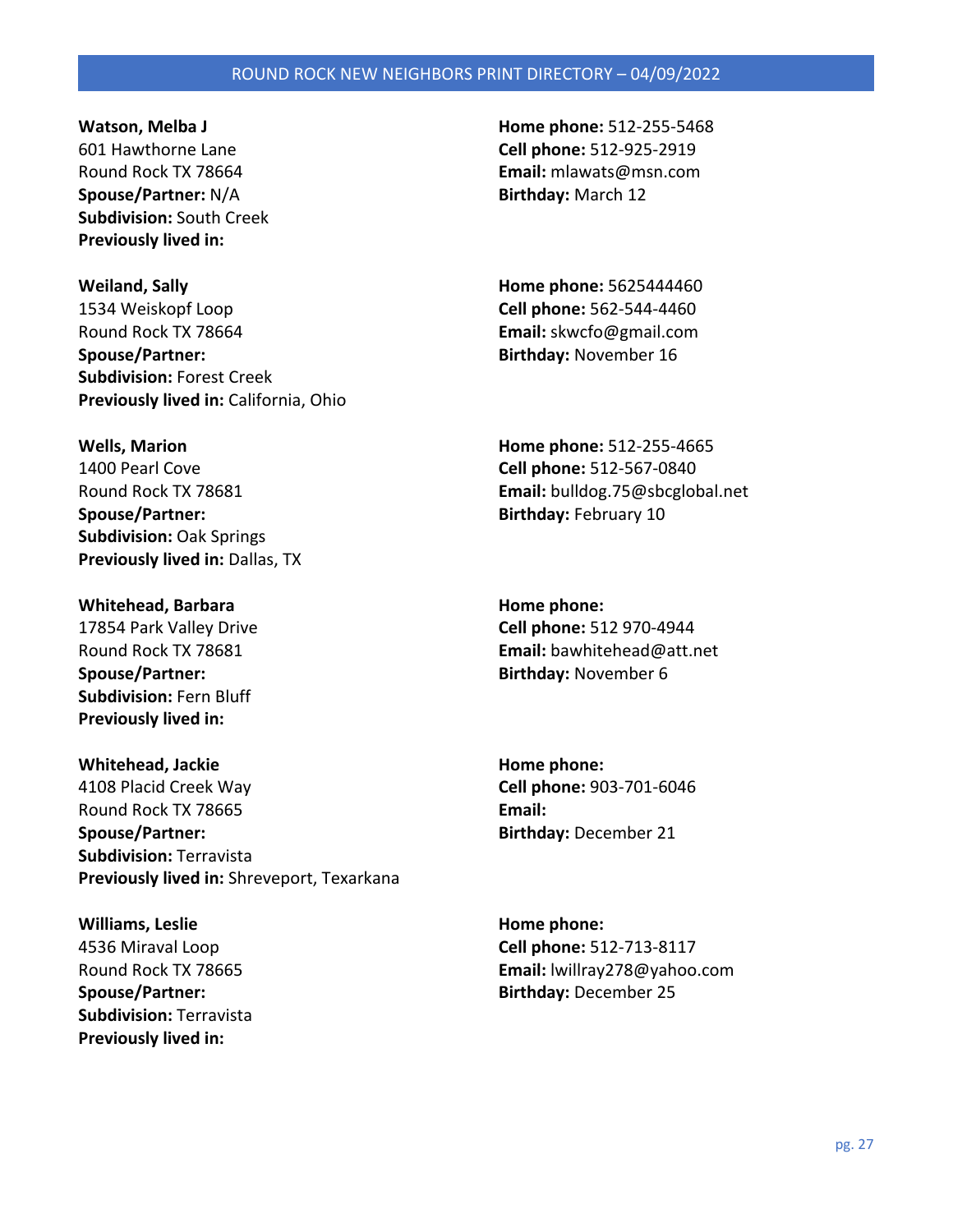**Williams, Susan J Home phone:** 8124310402 708 Andover Drive **Cell phone:** 812-431-0402 Round Rock TX 78664 **Email:** sw122352@gmail.com **Spouse/Partner: Birthday:** December 23 **Subdivision:** Egger Acres **Previously lived in:** Princeton, Indiana and Evansville, Indiana

**Wit, Liz Home phone:** 512-255-8685 12 Meadow Run **Cell phone:** 512-914-3839 Round Rock TX 78664 **Email:** liz.wit@att.net **Spouse/Partner:** Birthday: April 16 **Subdivision:** Oak Bluff **Previously lived in:** New York

**Wood, Kay Wood, Kay Home phone: Home phone: Home phone: Home phone: Home phone: Home phone: Home phone: Home phone: Home phone: Home phone: Home phone: Home phone: Home phone: Home phone: H** 3300 Forest Creek Drive #33 **Cell phone:** 432-631-5344 Round Rock TX 78664 **Email:** kakawood@gmail.com **Spouse/Partner:** Birthday: August 1 **Subdivision:** Forest Creek **Previously lived in:** Odessa, TX

**Young, Vicky Home phone:** 512 645-0709 4332 Teravista Club Drive, Unit 55 **Cell phone:** 713 530-4097 Round Rock TX 78665 **Email:** johnvicky2@sbcglobal.net **Spouse/Partner:** Birthday: June 7 **Subdivision:** Teravista **Previously lived in:** 

**Spouse/Partner:** Birthday: October 19 **Subdivision:** Oak Creek **Previously lived in:** CA

**Zurlinden, Margie Home phone: Home phone: Home phone: Home phone: Home phone: Home phone: Home phone: Home phone: Home phone: Home phone: Home phone: Home phone: Home phone: Home phone: Home** 55 Twin Ridge Pkwy **Cell phone:** 248-227-2898 Round Rock TX 78664 **Email:** margie7772@gmail.com **Spouse/Partner: Pat Zurlinden <b>Birthday:** December 7 **Subdivision:** Oak Bluff Estates **Previously lived in:** Michigan

**Yuska, Lyndsay Home phone:** 415-272-6825 1011 Oaklands Drive **Cell phone:** 415-272-6825 Round Rock TX 78681 **Email:** lyndsay@yuska.com